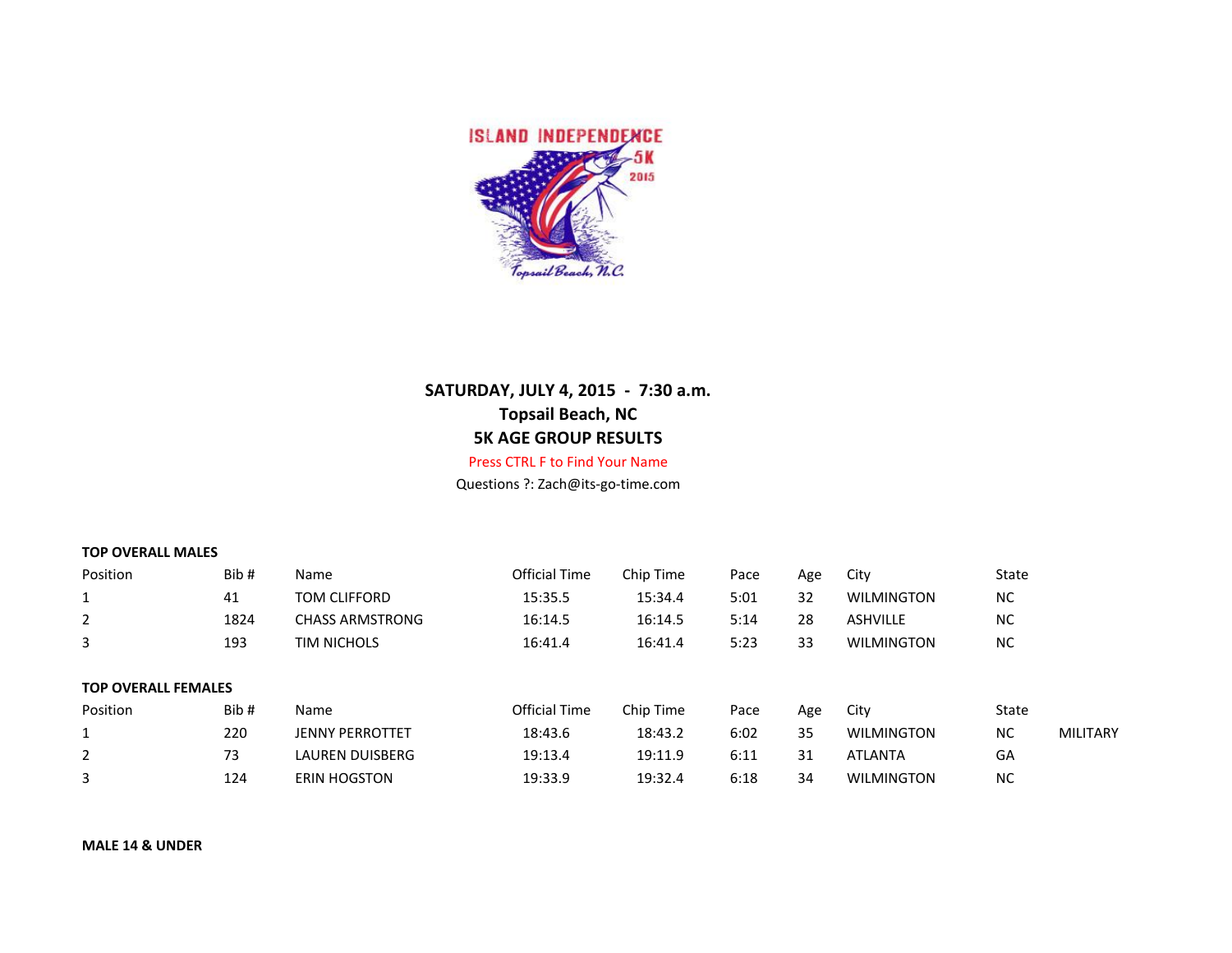| Position | Bib# | Name                    | <b>Official Time</b> | Chip Time | Pace  | Age | City                | State     |
|----------|------|-------------------------|----------------------|-----------|-------|-----|---------------------|-----------|
| 1        | 21   | <b>COLE BOUQUIN</b>     | 20:16.4              | 20:14.5   | 6:32  | 14  | <b>APEX</b>         | <b>NC</b> |
| 2        | 277  | <b>OWEN THORNDIKE</b>   | 20:49.4              | 20:49.4   | 6:43  | 12  | <b>WILMINGTON</b>   | <b>NC</b> |
| 3        | 247  | <b>GREY SCHIWITZ</b>    | 23:33.9              | 23:32.5   | 7:35  | 13  | <b>ROSWELL</b>      | GA        |
| 4        | 358  | <b>BRANDON BUCKLEY</b>  | 24:06.2              | 24:03.8   | 7:45  | 14  | RALEIGH             | <b>NC</b> |
| 5        | 991  | <b>ADAM BAHER</b>       | 24:22.7              | 24:19.9   | 7:51  | 14  | RALEIGH             | <b>NC</b> |
| 6        | 35   | <b>COLE BURGESS</b>     | 25:03.4              | 24:50.5   | 8:01  | 14  | WINTERVILLE         | <b>NC</b> |
| 7        | 211  | <b>CONNOR PADULA</b>    | 25:16.5              | 25:10.3   | 8:07  | 10  | <b>WILMINGTON</b>   | <b>NC</b> |
| 8        | 317  | <b>Holt Tunington</b>   | 25:27.7              | 25:15.8   | 8:09  | 8   | RALEIGH             | <b>NC</b> |
| 9        | 609  | <b>ANDREW HOOKS</b>     | 28:33.9              | 28:14.7   | 9:06  | 12  | <b>GASTONIA</b>     | <b>NC</b> |
| 10       | 318  | Austin                  | 29:29.3              | 29:18.6   | 9:27  | 9   | RALEIGH             | <b>NC</b> |
| 11       | 352  | <b>JON SIEMON</b>       | 29:40.4              | 28:51.1   | 9:18  | 12  | <b>SPICEWOOD</b>    | <b>TX</b> |
| 12       | 121  | <b>REX HEPPE</b>        | 30:05.0              | 30:00.3   | 9:41  | 12  | <b>CASTLE HAYNE</b> | <b>NC</b> |
| 13       | 81   | <b>GRAEME FERGUSON</b>  | 30:15.8              | 30:07.3   | 9:43  | 10  | <b>GOLDEN</b>       | CO.       |
| 14       | 622  | <b>CALVIN ALLSBROOK</b> | 33:03.5              | 32:31.4   | 10:29 | 10  | WAYNESVILLE         | <b>NC</b> |
| 15       | 351  | <b>WILLIAM SIEMON</b>   | 33:13.7              | 32:24.1   | 10:27 | 9   | SPICEWOOD           | <b>TX</b> |
| 16       | 195  | <b>CALEB OBLAS</b>      | 34:36.2              | 34:24.4   | 11:06 | 7   | LEESBURG            | <b>NC</b> |
| 17       | 339  | <b>SLADE GOLLER</b>     | 35:52.2              | 35:23.5   | 11:25 | 9   | RALEIGH             | <b>NC</b> |
| 18       | 99   | <b>WILLIAM GASKINS</b>  | 36:00.0              | 35:43.4   | 11:31 | 12  | SMITHFIELD          | <b>NC</b> |
| 19       | 95   | <b>BANKS GASKINS</b>    | 38:04.1              | 37:50.0   | 12:12 | 9   | SMITHFIELD          | <b>NC</b> |
| 20       | 610  | <b>JACOB HOOKS</b>      | 38:21.3              | 37:15.8   | 12:01 | 13  | <b>GASTONIA</b>     | <b>NC</b> |
| 21       | 618  | CAMPBELL WOOD           | 40:23.2              | 40:23.2   | 13:02 | 11  | <b>CARY</b>         | <b>NC</b> |
| 22       | 133  | <b>LOGAN JOHNSON</b>    | 48:33.7              | 48:12.4   | 15:33 | 11  | <b>HICKORY</b>      | <b>NC</b> |
|          |      |                         |                      |           |       |     |                     |           |

| <b>MALE 15 - 19</b> |  |
|---------------------|--|
|                     |  |

| Position | Bib# | Name                 | <b>Official Time</b> | Chip Time | Pace | Age | City               | <b>State</b> |
|----------|------|----------------------|----------------------|-----------|------|-----|--------------------|--------------|
| 1        | 282  | LOGAN WARD           | 16:47.9              | 16:47.9   | 5:25 | 18  | <b>LAURINBURG</b>  | NC           |
| 2        | 326  | <b>Andrew Mack</b>   | 18:11.3              | 18:11.3   | 5:52 | 17  | <b>CLEVES</b>      | ΟH           |
| 3        | 990  | <b>DARBY SOIGNET</b> | 18:26.4              | 18:26.4   | 5:57 | 19  | <b>CHARLOTTE</b>   | NC           |
| 4        | 316  | Jackson Moore        | 19:22.2              | 19:21.5   | 6:15 | 17  | <b>SURF CITY</b>   | NC           |
| 5        | 205  | PIERCE ORMOND        | 20:07.7              | 20:07.7   | 6:29 | 18  | <b>CHARLOTTE</b>   | NC           |
| 6        | 254  | <b>DYLAN SIMPSON</b> | 21:35.0              | 21:34.1   | 6:57 | 19  | <b>ROCKY POINT</b> | NC           |
| 7        | 49   | <b>ROBERT COOPER</b> | 22:49.7              | 22:47.2   | 7:21 | 18  | <b>SURF CITY</b>   | NC           |
| 8        | 56   | JAKE D'AMBROSIO      | 26:41.3              | 26:18.4   | 8:29 | 16  | <b>CARY</b>        | NC           |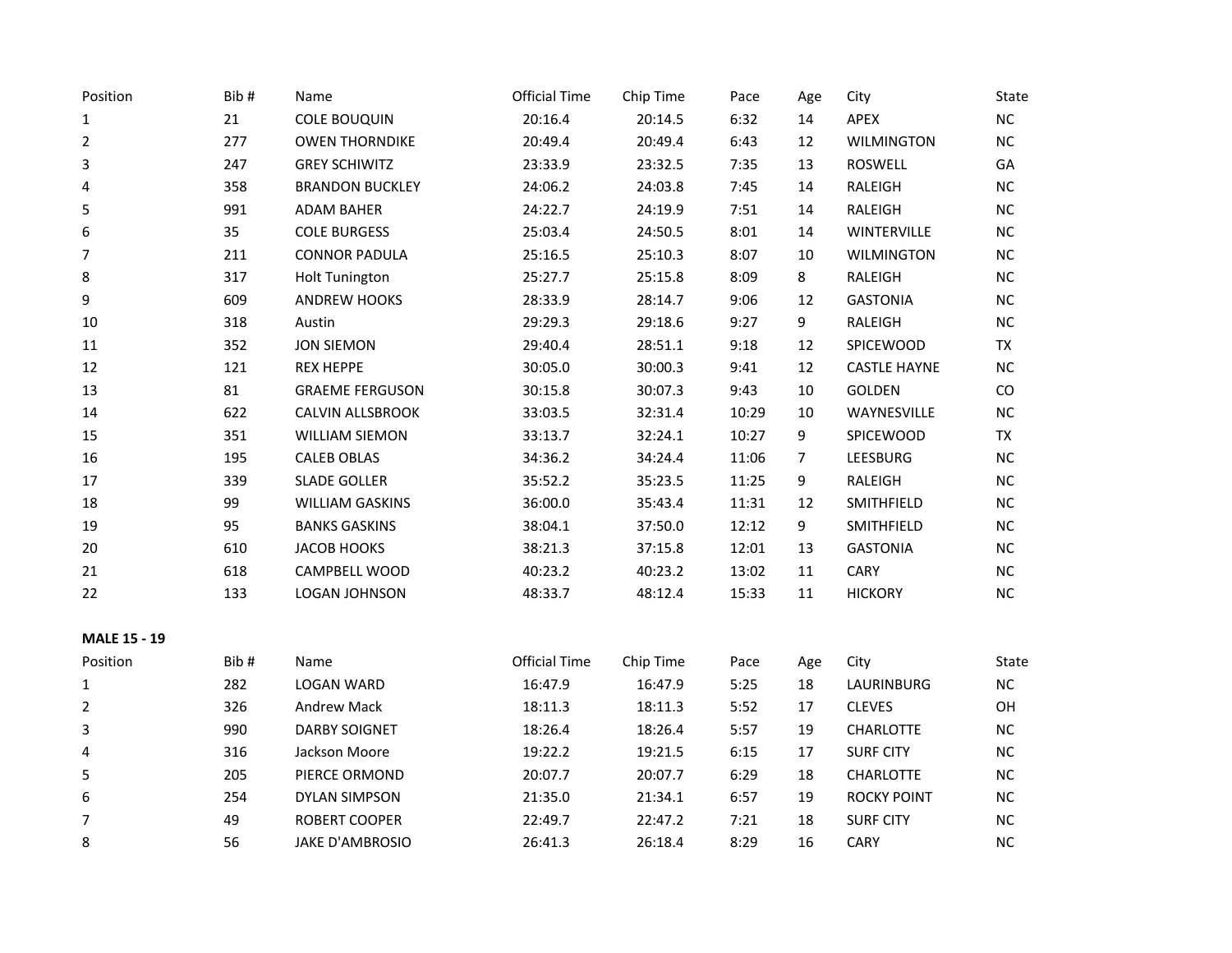| 9                   | 998  | <b>SAM SMITH</b>       | 27:16.4              | 26:40.9   | 8:36  | 15  | <b>GOLDSBORO</b>      | NC         |                 |
|---------------------|------|------------------------|----------------------|-----------|-------|-----|-----------------------|------------|-----------------|
| 10                  | 997  | <b>PARKER SMITH</b>    | 28:17.7              | 27:41.8   | 8:56  | 17  | <b>GOLDSBORO</b>      | $\sf NC$   |                 |
| 11                  | 391  | <b>BORRON GANTT</b>    | 30:09.5              | 29:18.9   | 9:27  | 17  | GREENVILLE            | SC         |                 |
| <b>MALE 20 - 24</b> |      |                        |                      |           |       |     |                       |            |                 |
| Position            | Bib# | Name                   | <b>Official Time</b> | Chip Time | Pace  | Age | City                  | State      |                 |
| 1                   | 3    | <b>TIMOTHY BALOGH</b>  | 19:32.2              | 19:31.1   | 6:18  | 20  | <b>BURGAW</b>         | $NC$       |                 |
| $\overline{2}$      | 206  | <b>JAKE ORR</b>        | 20:32.4              | 20:24.7   | 6:35  | 21  | <b>TOPSAIL BEACH</b>  | ${\sf NC}$ |                 |
| 3                   | 625  | <b>JOHN FUCIGNA</b>    | 22:55.2              | 22:30.3   | 7:15  | 20  | <b>DARIEN</b>         | CT         |                 |
| 4                   | 27   | <b>SAM BROUSSARD</b>   | 23:24.5              | 22:50.8   | 7:22  | 23  |                       |            |                 |
| 5                   | 276  | <b>KELVIN THOMAS</b>   | 24:02.0              | 24:02.0   | 7:45  | 24  | <b>TARAWA TERRACE</b> | <b>NC</b>  | <b>MILITARY</b> |
| 6                   | 8    | <b>KEVIN BELL</b>      | 24:33.6              | 24:24.2   | 7:52  | 20  | <b>WILMINGTON</b>     | NC         |                 |
| $\overline{7}$      | 271  | <b>CAMERON TAYLOR</b>  | 25:02.6              | 25:02.6   | 8:05  | 21  | <b>GOLDSBORO</b>      | NC         |                 |
| 8                   | 146  | <b>STEVEN KURTH</b>    | 30:05.9              | 29:50.0   | 9:37  | 23  | <b>SNEADS FERRY</b>   | ${\sf NC}$ | <b>MILITARY</b> |
| 9                   | 177  | <b>STEPHEN MATYAS</b>  | 37:40.7              | 37:11.9   | 11:59 | 20  | <b>GLASTONBURY</b>    | <b>CT</b>  |                 |
| 10                  | 4    | <b>DREW BARANOSKY</b>  | 40:55.0              | 40:55.0   | 13:12 | 23  | <b>DURHAM</b>         | $NC$       |                 |
| <b>MALE 25 - 29</b> |      |                        |                      |           |       |     |                       |            |                 |
| Position            | Bib# | Name                   | Official Time        | Chip Time | Pace  | Age | City                  | State      |                 |
| 1                   | 256  | MICHAEL SIRINGER       | 17:09.4              | 17:09.4   | 5:32  | 27  | <b>TARAWA TERRACE</b> | NC         | <b>MILITARY</b> |
| $\overline{2}$      | 199  | <b>NICK OLTMAN</b>     | 20:18.7              | 20:17.2   | 6:33  | 27  | <b>SURF CITY</b>      | NC         | MILITARY        |
| 3                   | 160  | <b>JOE LIGHTHISER</b>  | 20:54.0              | 20:54.0   | 6:45  | 27  | <b>GLEN ALLEN</b>     | VA         |                 |
| 4                   | 616  | <b>RIDER JACOB</b>     | 21:25.9              | 21:25.9   | 6:55  | 29  | HAMPSTEAD             | ${\sf NC}$ | <b>MILITARY</b> |
| 5                   | 109  | <b>MATT GROTHE</b>     | 22:22.3              | 22:20.0   | 7:12  | 29  | RAEFORD               | NC         | <b>MILITARY</b> |
| 6                   | 286  | <b>JUSTIN WARREN</b>   | 22:41.1              | 22:19.6   | 7:12  | 29  | APEX                  | $NC$       |                 |
| 7                   | 119  | <b>ANDREW HARMON</b>   | 26:40.9              | 26:32.3   | 8:34  | 29  | FUQUAY-VARINA         | ${\sf NC}$ |                 |
| 8                   | 322  | Will Herring           | 28:15.0              | 27:46.6   | 8:57  | 27  | RALEIGH               | NC         |                 |
| 9                   | 1846 | <b>COLE PHILLIPS</b>   | 29:04.7              | 28:35.2   | 9:13  | 28  | KENANSVILLE           | ${\sf NC}$ |                 |
| 10                  | 394  | <b>JERIC MARTIN</b>    | 30:27.1              | 30:27.1   | 9:49  | 28  | JACKSONVILLE          | $NC$       | MILITARY        |
| 11                  | 283  | <b>JOSHUA WARE</b>     | 30:55.7              | 30:55.7   | 9:58  | 28  | RALEIGH               | $NC$       |                 |
| 12                  | 226  | <b>ANTHONY PLATH</b>   | 31:16.6              | 31:03.1   | 10:01 | 27  | <b>STAFFORD</b>       | VA         |                 |
| 13                  | 188  | PATRICK MOORE          | 31:31.8              | 30:49.6   | 9:56  | 29  | HAMPSTEAD             | $NC$       |                 |
| 14                  | 629  | <b>BRAD MATTHEWS</b>   | 31:35.8              | 31:35.8   | 10:11 | 29  | <b>HOLLY RIDGE</b>    | NC         |                 |
| 15                  | 132  | <b>BRADLEY JOHNSON</b> | 37:22.6              | 36:17.8   | 11:42 | 28  | <b>SNEADS FERRY</b>   | NC         | <b>MILITARY</b> |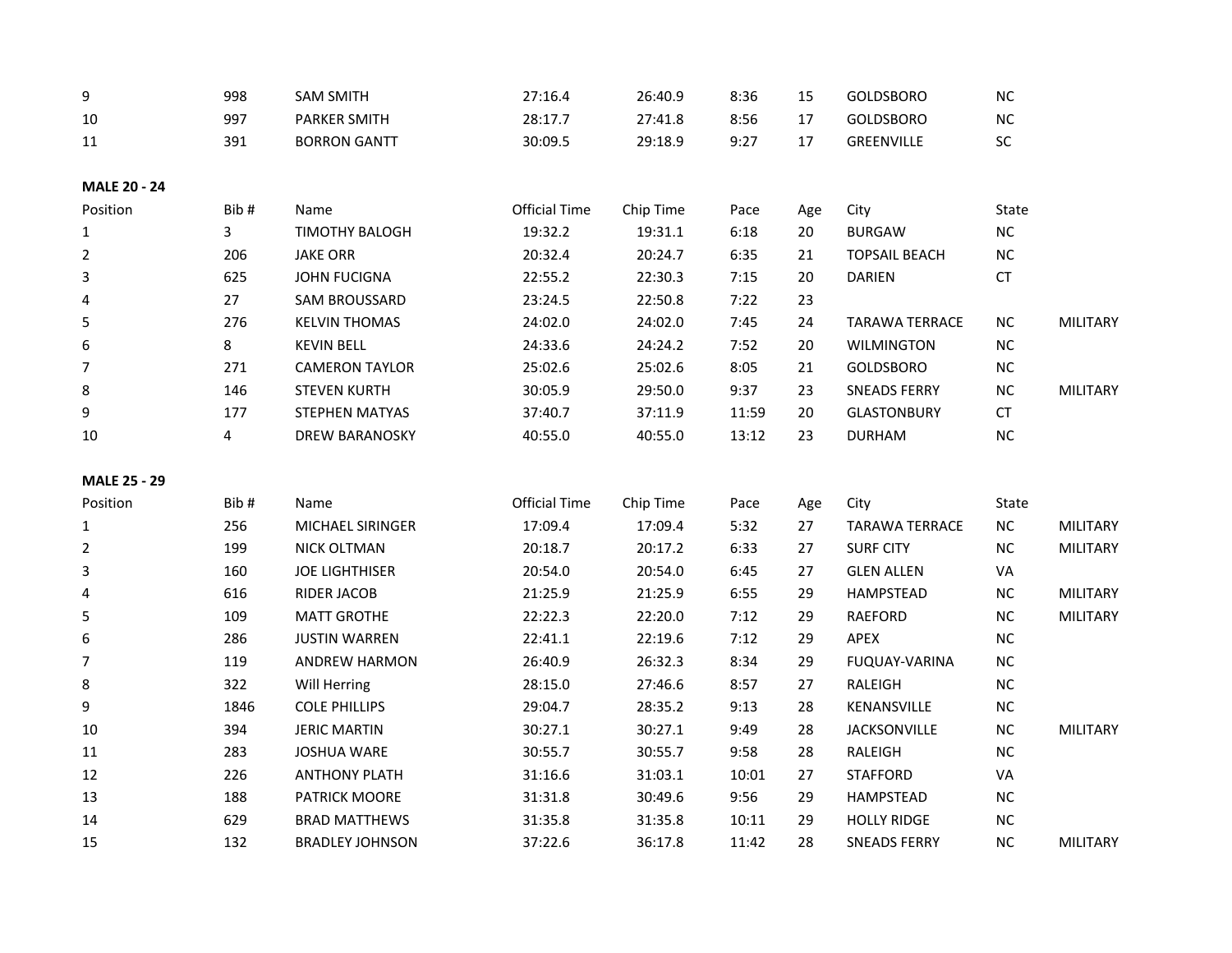| 16                  | 232  | RONALD RAMSEY            | 37:23.5              | 36:21.9   | 11:44 | 29  | <b>SNEADS FERRY</b>    | $\sf NC$   | <b>MILITARY</b> |
|---------------------|------|--------------------------|----------------------|-----------|-------|-----|------------------------|------------|-----------------|
| MALE 30 - 34        |      |                          |                      |           |       |     |                        |            |                 |
| Position            | Bib# | Name                     | <b>Official Time</b> | Chip Time | Pace  | Age | City                   | State      |                 |
| 1                   | 154  | <b>MARK LAVIN</b>        | 19:15.7              | 19:15.7   | 6:13  | 32  | APEX                   | $NC$       |                 |
| $\overline{2}$      | 212  | <b>ANDY PAINTER</b>      | 19:21.5              | 19:15.4   | 6:13  | 33  | <b>CARY</b>            | $\sf NC$   |                 |
| 3                   | 92   | <b>GERRID GALL</b>       | 20:30.5              | 20:25.0   | 6:35  | 31  | <b>HAMPSTEAD</b>       | $NC$       |                 |
| 4                   | 229  | MICHAEL POSTGATE         | 21:02.0              | 20:58.2   | 6:46  | 33  | N TOPSAIL BEACH        | $NC$       | <b>MILITARY</b> |
| 5                   | 34   | ZACHARY BURCHAM          | 22:26.5              | 22:15.2   | 7:11  | 32  | <b>NEW CASTLE</b>      | ${\sf IN}$ |                 |
| 6                   | 241  | <b>MARTIN ROSSATO</b>    | 24:27.2              | 24:27.2   | 7:53  | 34  | GREENSBORO             | $NC$       |                 |
| 7                   | 378  | <b>NICK GABEL</b>        | 24:52.5              | 24:41.6   | 7:58  | 34  | <b>FAYETTEVILLE</b>    | $NC$       | MILITARY        |
| 8                   | 343  | <b>WILL MORGAN</b>       | 25:14.4              | 25:05.5   | 8:05  | 30  | RALEIGH                | $NC$       |                 |
| 9                   | 611  | <b>KEVIN WILLIAMS</b>    | 25:34.1              | 25:20.5   | 8:10  | 34  | KENNESAW               | GA         |                 |
| $10\,$              | 280  | JEFFREY WALKER           | 25:56.6              | 25:56.6   | 8:22  | 33  | <b>SNEADS FERRY</b>    | ${\sf NC}$ | <b>MILITARY</b> |
| 11                  | 297  | <b>JONATHAN WILLIAMS</b> | 26:55.7              | 26:20.8   | 8:30  | 32  | <b>CLINTON</b>         | $NC$       |                 |
| 12                  | 224  | <b>ROBBY PHILLIPS</b>    | 27:18.3              | 26:49.9   | 8:39  | 33  | GOLDSBORO              | $\sf NC$   |                 |
| 13                  | 293  | ZACK WHITE               | 27:37.6              | 27:10.7   | 8:46  | 30  | <b>ATLANTA</b>         | GA         |                 |
| 14                  | 361  | <b>JAMES MERRITT</b>     | 28:22.9              | 27:51.1   | 8:59  | 31  | <b>CHAPEL HILL</b>     | NC         |                 |
| 15                  | 632  | <b>JOHNATHAN RAPER</b>   | 29:16.2              | 29:16.2   | 9:26  | 31  | <b>LYCHBURG</b>        | VA         |                 |
| 16                  | 285  | <b>JOSH WARREN</b>       | 29:28.2              | 29:09.3   | 9:24  | 31  | <b>NEW HAVEN</b>       | <b>CT</b>  |                 |
| 17                  | 344  | <b>JANIE MORGAN</b>      | 30:08.9              | 30:08.9   | 9:43  | 30  | RALEIGH                | $NC$       |                 |
| 18                  | 69   | MICHAEL DEAN             | 30:18.8              | 30:01.7   | 9:41  | 34  | ALEXANDRIA             | VA         |                 |
| 19                  | 165  | MICHAEL LYONS            | 30:40.1              | 30:21.1   | 9:47  | 32  | <b>CINCINNATI</b>      | OH         |                 |
| 20                  | 6    | <b>KYLE BECHER</b>       | 33:05.2              | 33:05.2   | 10:40 | 33  | WALLACE                | $NC$       |                 |
| 21                  | 309  | <b>GENE ZIEMBA</b>       | 34:05.4              | 33:11.1   | 10:42 | 33  | <b>HOLLY RIDGE</b>     | ${\sf NC}$ | MILITARY        |
| 22                  | 120  | <b>MIKE HARRINGTON</b>   | 34:18.4              | 33:40.7   | 10:52 | 34  | <b>SOUTHERN SHORES</b> | $\sf NC$   |                 |
| 23                  | 67   | <b>JONATHAN DEAN</b>     | 39:19.2              | 39:02.5   | 12:35 | 30  | ALEXANDRIA             | VA         |                 |
| <b>MALE 35 - 39</b> |      |                          |                      |           |       |     |                        |            |                 |
| Position            | Bib# | Name                     | <b>Official Time</b> | Chip Time | Pace  | Age | City                   | State      |                 |
| $\mathbf{1}$        | 261  | <b>KEVIN SOEDER</b>      | 17:25.2              | 17:24.2   | 5:37  | 37  | <b>JACKSONVILLE</b>    | $\sf NC$   | MILITARY        |
| $\overline{2}$      | 155  | <b>MATT LAVIN</b>        | 19:26.6              | 19:26.6   | 6:16  | 35  | RALEIGH                | $\sf NC$   |                 |
| 3                   | 180  | <b>BRETT MCGINLEY</b>    | 20:33.4              | 20:33.4   | 6:38  | 39  | <b>SURF CITY</b>       | $NC$       | <b>MILITARY</b> |
| 4                   | 627  | RICHARD MONTGOMERY       | 21:34.1              | 21:08.1   | 6:49  | 35  | <b>VIRGINIA BEACH</b>  | VA         |                 |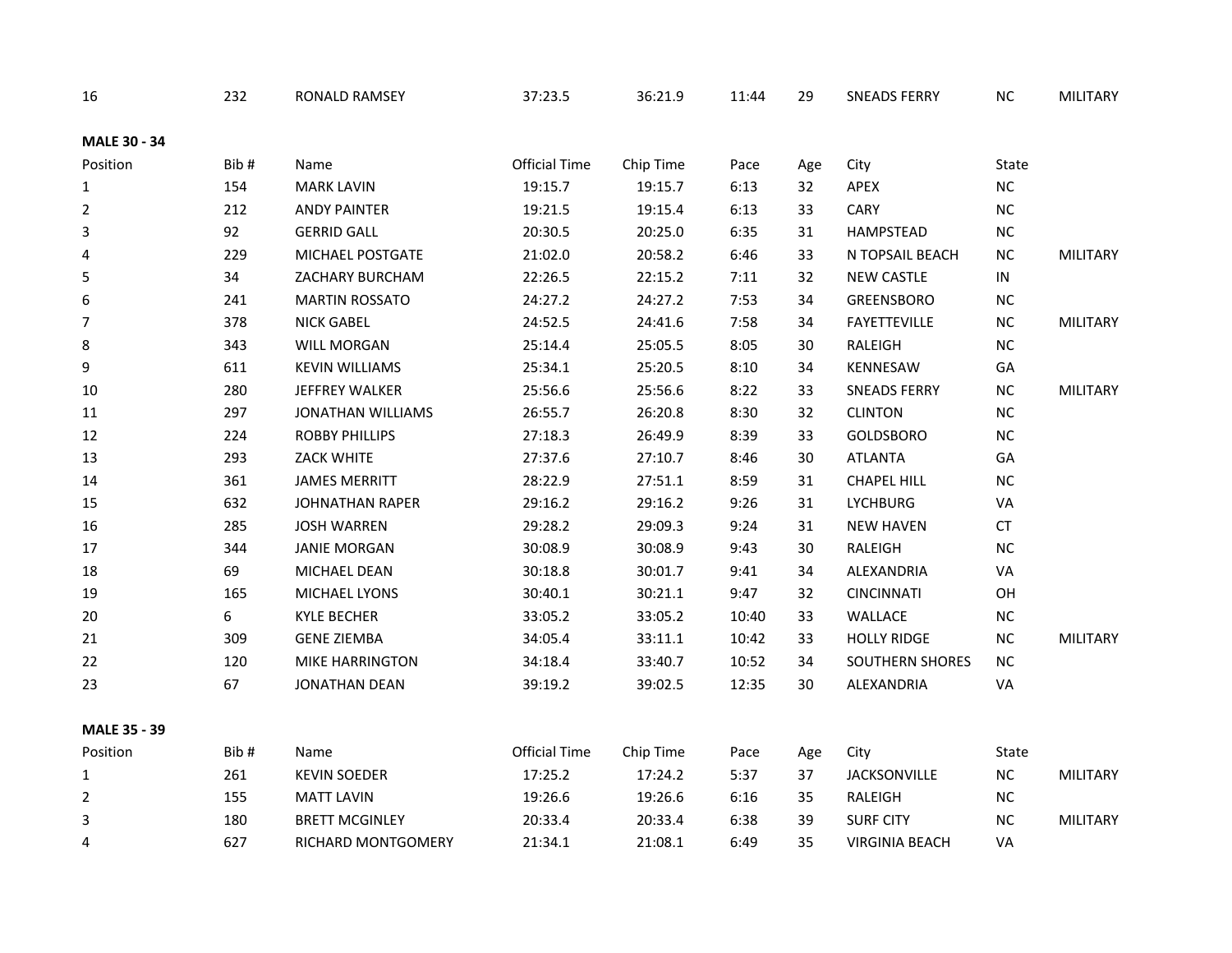| 5                   | 1852 | <b>RAY TEACHEY</b>        | 22:16.6              | 22:13.0   | 7:10  | 39  | APEX                 | $NC$      |                 |
|---------------------|------|---------------------------|----------------------|-----------|-------|-----|----------------------|-----------|-----------------|
| 6                   | 131  | ZEB JAILLET               | 22:18.2              | 22:09.1   | 7:09  | 39  | PINEHURST            | $\sf NC$  | MILITARY        |
| $\overline{7}$      | 336  | <b>Brandon Thornsvard</b> | 22:23.3              | 22:14.3   | 7:10  | 36  | <b>HENRICO</b>       | VA        |                 |
| 8                   | 333  | Mark Jr.                  | 22:32.5              | 22:24.5   | 7:14  | 39  | KERNERSVILLE         | NC        |                 |
| 9                   | 988  | <b>SETH MEIER</b>         | 23:08.6              | 23:08.6   | 7:28  | 36  | SMITHTOWN            | <b>NY</b> |                 |
| 10                  | 210  | <b>BOB PADULA</b>         | 23:10.3              | 23:04.3   | 7:26  | 39  | WILMINGTON           | $\sf NC$  |                 |
| 11                  | 337  | Daniel Ambora             | 24:12.2              | 23:58.2   | 7:44  | 35  | RALEIGH              | $NC$      |                 |
| 12                  | 264  | <b>TEDDY ST PIERRE</b>    | 24:40.7              | 24:12.7   | 7:48  | 39  | <b>CLINTON</b>       | $NC$      |                 |
| 13                  | 197  | <b>MATT OBLAS</b>         | 25:44.7              | 25:32.4   | 8:14  | 37  | LEESBURG             | $NC$      |                 |
| 14                  | 313  | Scott Hardin              | 26:44.7              | 26:20.3   | 8:30  | 37  | <b>CHAPEL HILL</b>   | $NC$      |                 |
| 15                  | 225  | STEPHEN PHILLIPS          | 27:00.5              | 26:31.8   | 8:33  | 36  | <b>MOUNT HOLLY</b>   | $\sf NC$  |                 |
| 16                  | 314  | Craig Hardin              | 27:22.6              | 26:57.5   | 8:42  | 35  | APEX                 | NC        |                 |
| 17                  | 63   | <b>KEVIN DAWSON</b>       | 29:21.3              | 29:21.3   | 9:28  | 36  | VANSANT              | TN        |                 |
| 18                  | 79   | <b>DAVID FERGUSON</b>     | 30:54.8              | 30:32.1   | 9:51  | 39  | <b>GOLDEN</b>        | CO        |                 |
| 19                  | 239  | RICHARD ROGERS            | 33:16.2              | 32:30.4   | 10:29 | 36  | <b>CLINTON</b>       | $NC$      |                 |
| 20                  | 17   | <b>JASON BOGER</b>        | 35:30.2              | 34:43.4   | 11:12 | 37  | <b>TOPSAIL BEACH</b> | $NC$      |                 |
| 21                  | 379  | <b>BETH HULSBRINK</b>     | 41:00.0              | 40:31.7   | 13:04 | 38  | <b>GREENSBORO</b>    | $NC$      |                 |
| 22                  | 234  | <b>WILLIAM REED</b>       | 43:37.6              | 43:37.6   | 14:04 | 37  | <b>HAMPSTEAD</b>     | NC        | <b>MILITARY</b> |
| 23                  | 14   | <b>BEN BLICK</b>          | 46:17.3              | 45:39.3   | 14:44 | 36  | HAMPSTEAD            | $NC$      | MILITARY        |
| 24                  | 61   | <b>JAMES DAVIDSON</b>     | 49:20.9              | 48:45.8   | 15:44 | 35  | <b>MINT HILL</b>     | $NC$      |                 |
| <b>MALE 40 - 44</b> |      |                           |                      |           |       |     |                      |           |                 |
| Position            | Bib# | Name                      | <b>Official Time</b> | Chip Time | Pace  | Age | City                 | State     |                 |
| $\mathbf 1$         | 46   | <b>MARK COOK</b>          | 18:32.8              | 18:32.8   | 5:59  | 42  | <b>CAMP LEJEUNE</b>  | $\sf NC$  | MILITARY        |
| $\overline{2}$      | 281  | THOMAS WALLS              | 19:23.2              | 19:21.7   | 6:15  | 40  | <b>FORT MILL</b>     | SC        |                 |
| 3                   | 52   | <b>JEREMY CRAWLEY</b>     | 23:33.2              | 23:13.4   | 7:29  | 42  | <b>HUBERT</b>        | $\sf NC$  | MILITARY        |
| 4                   | 369  | <b>BRIAN KOCH</b>         | 24:23.0              | 24:23.0   | 7:52  | 40  | <b>JACKSONVILLE</b>  | $NC$      | <b>MILITARY</b> |
| 5                   | 168  | <b>JASON MARA</b>         | 25:18.5              | 25:18.5   | 8:10  | 42  | HAMPSTEAD            | $NC$      |                 |
| 6                   | 641  | STEPHEN CHIAVETTA         | 25:30.4              | 24:52.0   | 8:01  | 44  | <b>WILMINGTON</b>    | $NC$      |                 |
| $\overline{7}$      | 400  | <b>CHRIS GREEN</b>        | 25:58.7              | 25:54.6   | 8:21  | 42  | <b>FAYETTEVILLE</b>  | $NC$      |                 |
| 8                   | 130  | <b>WELLIE JACKSON</b>     | 26:27.1              | 26:27.1   | 8:32  | 42  | <b>CLINTON</b>       | $\sf NC$  |                 |
| 9                   | 631  | <b>WILSON TEACHEY</b>     | 26:52.1              | 26:48.7   | 8:39  | 42  | <b>FAYETTEVILLE</b>  | $NC$      |                 |
| 10                  | 371  | <b>SHAW KUESTER</b>       | 27:10.9              | 26:57.1   | 8:42  | 41  | <b>CHARLOTTE</b>     | $\sf NC$  |                 |
| 11                  | 108  | <b>CHAD GRIFFIN</b>       | 28:55.5              | 28:55.5   | 9:20  | 43  | RALEIGH              | NC        |                 |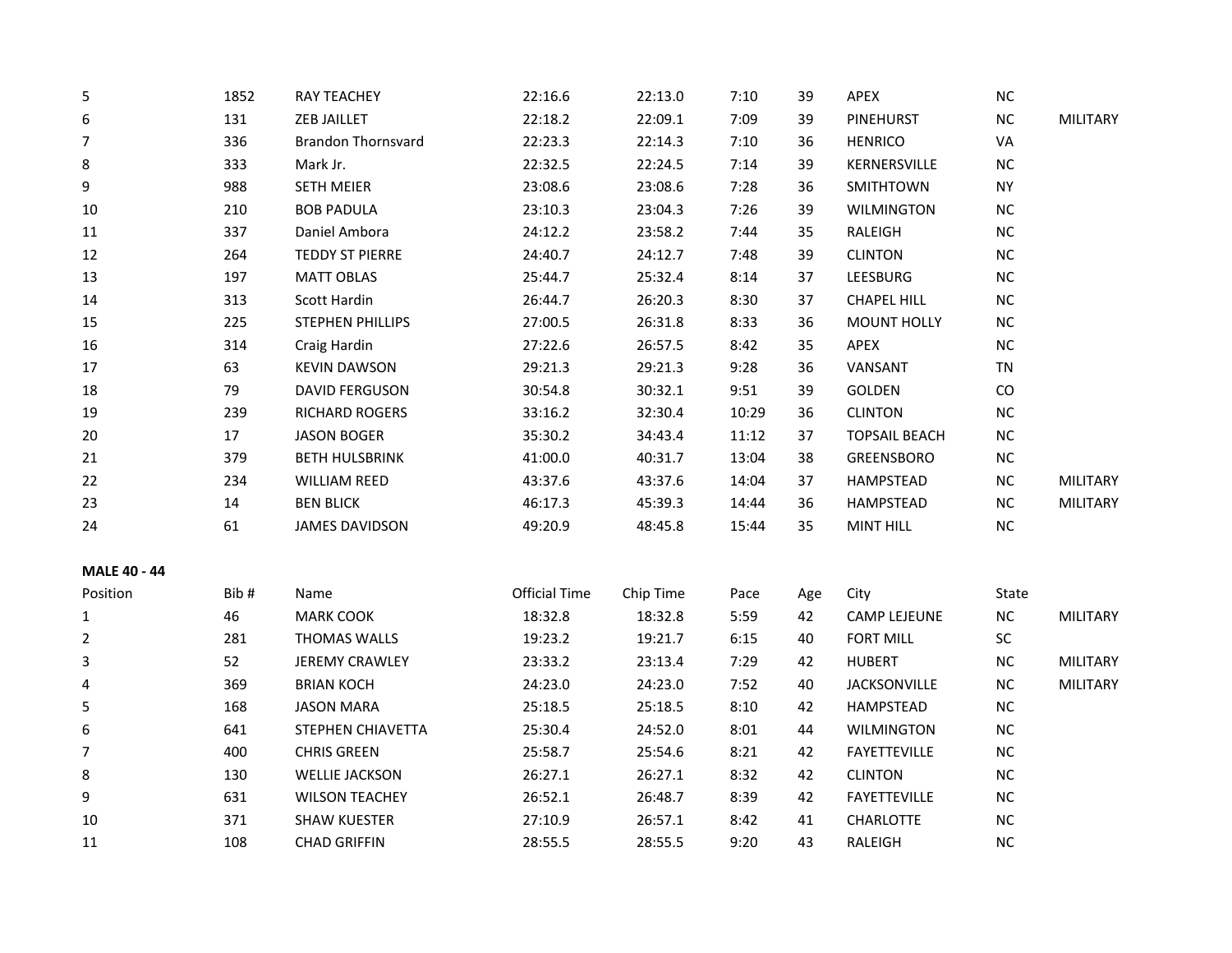| 12                  | 319  | <b>Brad Tunington</b>    | 29:38.3              | 29:26.4   | 9:30  | 44  | RALEIGH                  | <b>NC</b> |
|---------------------|------|--------------------------|----------------------|-----------|-------|-----|--------------------------|-----------|
| 13                  | 136  | <b>DAYTON KIGER</b>      | 31:41.5              | 31:41.5   | 10:13 | 42  | APEX                     | NC        |
| 14                  | 353  | <b>JOHN SIEMON</b>       | 33:14.0              | 32:23.6   | 10:27 | 43  | SPICEWOOD                | TX        |
| 15                  | 330  | Jeff Ward                | 34:28.6              | 33:41.4   | 10:52 | 41  | <b>WILMINGTON</b>        | NC.       |
| 16                  | 215  | <b>KEVIN PARRISH</b>     | 36:56.5              | 36:26.5   | 11:45 | 43  | HUNTERSVILLE             | NC        |
| 17                  | 398  | <b>CHRIS TENNANT</b>     | 46:22.6              | 45:37.5   | 14:43 | 43  | <b>CASTLE HAYNE</b>      | NC        |
| 18                  | 340  | LEEGH GOLLER             | 48:51.8              | 48:51.8   | 15:45 | 44  | RALEIGH                  | NC.       |
| <b>MALE 45 - 49</b> |      |                          |                      |           |       |     |                          |           |
| Position            | Bib# | Name                     | <b>Official Time</b> | Chip Time | Pace  | Age | City                     | State     |
| 1                   | 87   | <b>TAY FILER</b>         | 17:57.6              | 17:56.6   | 5:47  | 45  | <b>WILMINGTON</b>        | NC        |
| $\overline{2}$      | 45   | MICHAEL COLLINS          | 18:50.4              | 18:48.4   | 6:04  | 45  | PLEASANTVILLE            | <b>NY</b> |
| 3                   | 989  | STEVE KOZISCHEK          | 20:03.8              | 20:01.8   | 6:27  | 48  | JACKSONVILLE             | NC        |
| 4                   | 605  | <b>SCOTT KAUFFMAN</b>    | 21:15.5              | 21:08.4   | 6:49  | 47  | <b>ASHEBORO</b>          | <b>NC</b> |
| 5                   | 1635 | <b>JOHN MCGRATH</b>      | 22:05.0              | 21:59.1   | 7:05  | 45  | <b>ANNAPOLIS</b>         | <b>MD</b> |
| 6                   | 365  | <b>DAVID BOLIEK</b>      | 23:26.8              | 23:17.5   | 7:31  | 47  | <b>FAYETTEVILLE</b>      | <b>NC</b> |
| $\overline{7}$      | 246  | <b>BARRETT SCHIWITZ</b>  | 23:27.4              | 23:23.2   | 7:33  | 46  | <b>ROSWELL</b>           | GA        |
| 8                   | 202  | <b>JAMES ORMOND</b>      | 23:47.3              | 23:47.3   | 7:40  | 48  | CHARLOTTE                | NC.       |
| 9                   | 178  | RAY MCDONALD             | 25:17.8              | 25:03.1   | 8:05  | 48  | MOUNT OLIVE              | <b>NC</b> |
| 10                  | 395  | <b>ANDY MCVEY</b>        | 27:09.9              | 27:01.7   | 8:43  | 47  |                          | <b>NC</b> |
| 11                  | 341  | <b>NEIL ROSENTHAL</b>    | 28:38.5              | 28:38.5   | 9:14  | 45  | KNIGHTDALE               | <b>NC</b> |
| 12                  | 186  | <b>CHRISTOPHER MOORE</b> | 29:56.1              | 29:12.8   | 9:25  | 47  | <b>CASTLE HAYNE</b>      | NC        |
| 13                  | 308  | <b>KEVIN YOW</b>         | 31:07.3              | 31:07.3   | 10:02 | 49  | <b>HAMPSTEAD</b>         | <b>NC</b> |
| 14                  | 381  | <b>MARK SOLOMON</b>      | 31:08.7              | 30:28.5   | 9:50  | 45  | <b>SURF CITY</b>         | NC        |
| 15                  | 100  | <b>JIM GIBBONS</b>       | 31:22.5              | 30:56.2   | 9:59  | 47  | RALEIGH                  | <b>NC</b> |
| 16                  | 321  | David Hansen             | 32:00.8              | 31:27.7   | 10:09 | 46  | <b>CLEVELAND HEIGHTS</b> | <b>OH</b> |
| 17                  | 32   | <b>DONALD BULL</b>       | 33:09.4              | 31:27.3   | 10:09 | 49  | JACKSONVILLE             | NC        |
| 18                  | 338  | <b>JEFF GOLLER</b>       | 35:51.9              | 35:25.3   | 11:25 | 45  | <b>TOPSAIL BEACH</b>     | <b>NC</b> |
| 19                  | 185  | <b>CHRISTOPHER MOORE</b> | 36:07.3              | 36:07.3   | 11:39 | 47  | CHARLOTTE                | NC        |
| 20                  | 78   | MICHAEL FECHER           | 36:12.1              | 35:51.1   | 11:34 | 47  | <b>CINCINNATI</b>        | OН        |
| 21                  | 97   | <b>JONATHAN GASKINS</b>  | 36:31.9              | 36:31.9   | 11:47 | 49  | SMITHFIELD               | NC        |
| 22                  | 175  | <b>DAN MATYAS</b>        | 37:41.8              | 37:14.6   | 12:01 | 49  | <b>GLASTONBURY</b>       | CT        |
| 23                  | 357  | PAT BUCKLEY              | 38:34.0              | 38:34.0   | 12:26 | 45  | RALEIGH                  | <b>NC</b> |
| 24                  | 57   | <b>JOE D'AMBROSIO</b>    | 38:47.9              | 38:21.4   | 12:22 | 45  | <b>CARY</b>              | NC.       |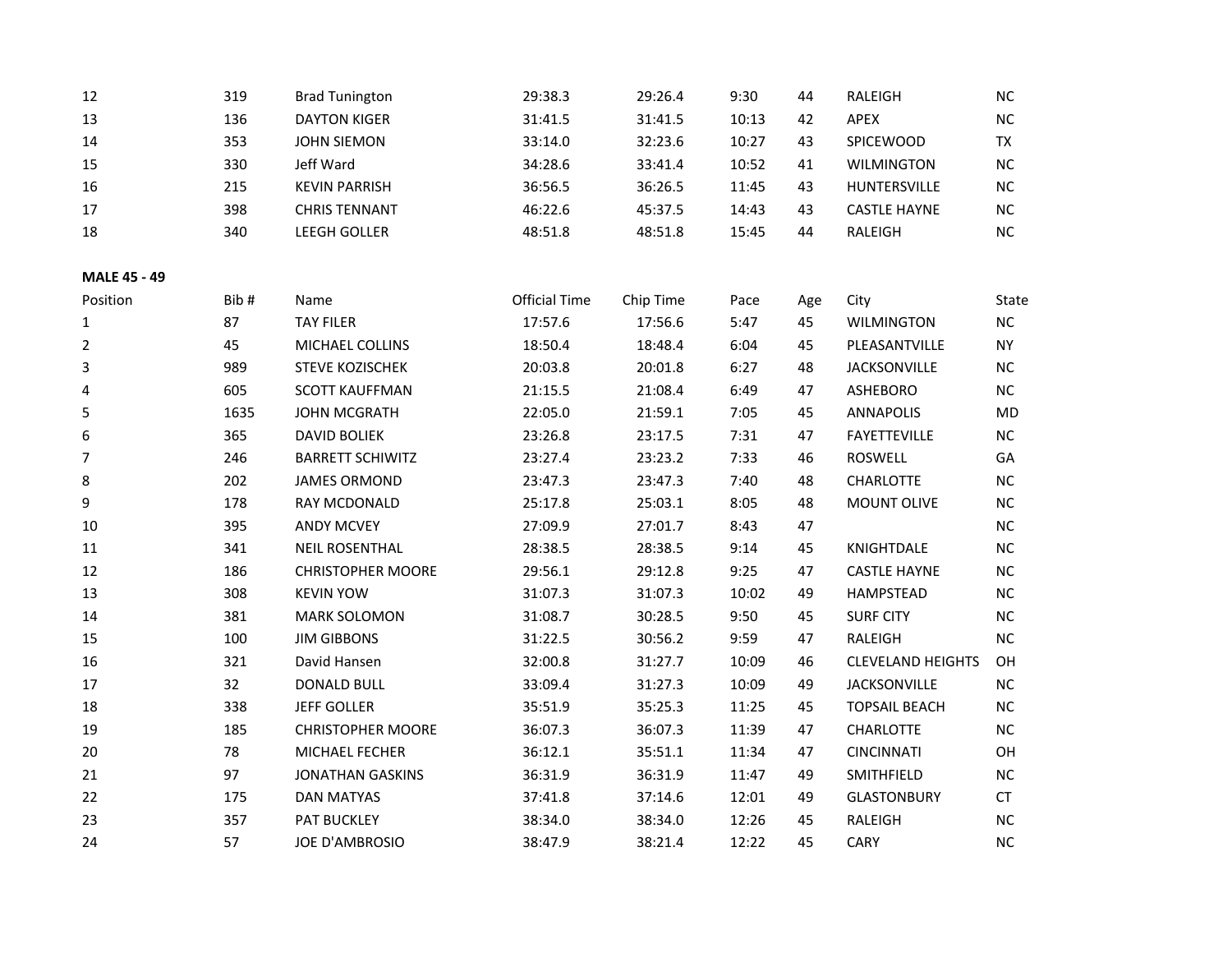| 25                  | 192  | <b>TODD MULL</b>      | 40:53.5       | 40:38.8   | 13:06 | 45  | <b>KATY</b>        | <b>TX</b>  |
|---------------------|------|-----------------------|---------------|-----------|-------|-----|--------------------|------------|
| 26                  | 106  | <b>DWAYNE GREEN</b>   | 42:00.8       | 41:47.2   | 13:29 | 47  | JACKSONVILLE       | ${\sf NC}$ |
| <b>MALE 50 - 54</b> |      |                       |               |           |       |     |                    |            |
| Position            | Bib# | Name                  | Official Time | Chip Time | Pace  | Age | City               | State      |
| $1\,$               | 54   | <b>DAVID DALY</b>     | 21:03.0       | 21:00.5   | 6:46  | 54  | <b>NEW BERN</b>    | NC         |
| $\overline{2}$      | 169  | <b>MARC MARSHALL</b>  | 22:24.9       | 22:14.7   | 7:10  | 51  | <b>CLYDE</b>       | OH         |
| 3                   | 75   | DAVE EDWARDS          | 22:36.7       | 22:36.7   | 7:17  | 50  | <b>CHARLOTTE</b>   | <b>NC</b>  |
| 4                   | 995  | <b>ERIC RYLANDER</b>  | 25:11.3       | 25:04.7   | 8:05  | 51  | <b>WILMINGTON</b>  | NC         |
| 5                   | 392  | <b>BILL RABBITT</b>   | 25:26.8       | 25:26.8   | 8:12  | 52  | SIMSBURY           | CT         |
| 6                   | 606  | <b>HARRY LEWI</b>     | 25:59.0       | 25:52.3   | 8:21  | 54  | <b>ROCKY POINT</b> | ${\sf NC}$ |
| $\overline{7}$      | 9    | <b>MARK BENGE</b>     | 26:09.6       | 25:56.5   | 8:22  | 52  | <b>CLAYTON</b>     | ${\sf NC}$ |
| 8                   | 299  | <b>TERRY WILLIAMS</b> | 28:22.5       | 27:53.1   | 8:59  | 51  | <b>OAKTON</b>      | VA         |
| 9                   | 157  | <b>MARK LEGRAND</b>   | 28:55.8       | 28:31.8   | 9:12  | 54  | <b>BELMONT</b>     | <b>NC</b>  |
| 10                  | 619  | <b>BRENT WOOD</b>     | 29:43.3       | 29:35.3   | 9:33  | 52  | <b>CARY</b>        | NC         |
| 11                  | 279  | <b>NICK WAKEMAN</b>   | 29:52.2       | 29:52.2   | 9:38  | 51  | ALEXANDRIA         | DE         |
| 12                  | 614  | <b>RICKY STOUT</b>    | 30:00.9       | 29:37.7   | 9:33  | 53  | <b>GOLDSTON</b>    | <b>NC</b>  |
| 13                  | 612  | <b>FRANK HOBART</b>   | 31:56.0       | 31:46.7   | 10:15 | 52  | <b>WILMINGTON</b>  | NC         |
| 14                  | 350  | <b>DAVID STEVICK</b>  | 32:28.4       | 32:28.4   | 10:28 | 54  | <b>NEW BERN</b>    | NC         |
| 15                  | 103  | <b>LOYD GRAVES</b>    | 33:20.7       | 33:07.7   | 10:41 | 52  | RALEIGH            | <b>NC</b>  |
| 16                  | 270  | <b>RONNIE TATE</b>    | 34:09.0       | 33:49.9   | 10:55 | 54  | REIDSVILLE         | <b>NC</b>  |
| 17                  | 608  | <b>TONY HANNIG</b>    | 35:52.0       | 35:12.6   | 11:21 | 51  | <b>GREENSBORO</b>  | NC         |
| 18                  | 355  | JEFF FUTCH            | 37:36.3       | 37:00.8   | 11:56 | 50  | RALEIGH            | NC         |
| <b>MALE 55 - 59</b> |      |                       |               |           |       |     |                    |            |
| Position            | Bib# | Name                  | Official Time | Chip Time | Pace  | Age | City               | State      |
| $\mathbf{1}$        | 221  | JEFFREY PETERSON      | 19:53.3       | 19:51.3   | 6:24  | 55  | CARY               | NC         |
| $\overline{2}$      | 1649 | <b>TED LAMAY</b>      | 20:15.0       | 20:12.9   | 6:31  | 55  | <b>CHAPEL HILL</b> | NC         |
| 3                   | 983  | <b>TIM BECK</b>       | 22:29.4       | 22:25.8   | 7:14  | 58  | <b>FUQUAY</b>      | <b>NC</b>  |
| 4                   | 25   | <b>KRAIG BRIGHAM</b>  | 23:49.1       | 23:30.1   | 7:35  | 59  | LENOX              | MA         |
| 5                   | 1952 | <b>JOE KLINE</b>      | 24:09.7       | 24:09.7   | 7:47  | 57  | APOLLO BEACH       | FL.        |
| 6                   | 348  | <b>KENNY MORGAN</b>   | 25:14.4       | 25:05.6   | 8:05  | 55  | GREENSBORO         | <b>NC</b>  |
| $\overline{7}$      | 288  | <b>LEON WARREN</b>    | 26:17.0       | 25:54.9   | 8:21  | 56  | <b>SURF CITY</b>   | NC         |
| 8                   | 306  | <b>VIC YANCEY</b>     | 27:26.0       | 26:13.0   | 8:27  | 57  | RALEIGH            | NC         |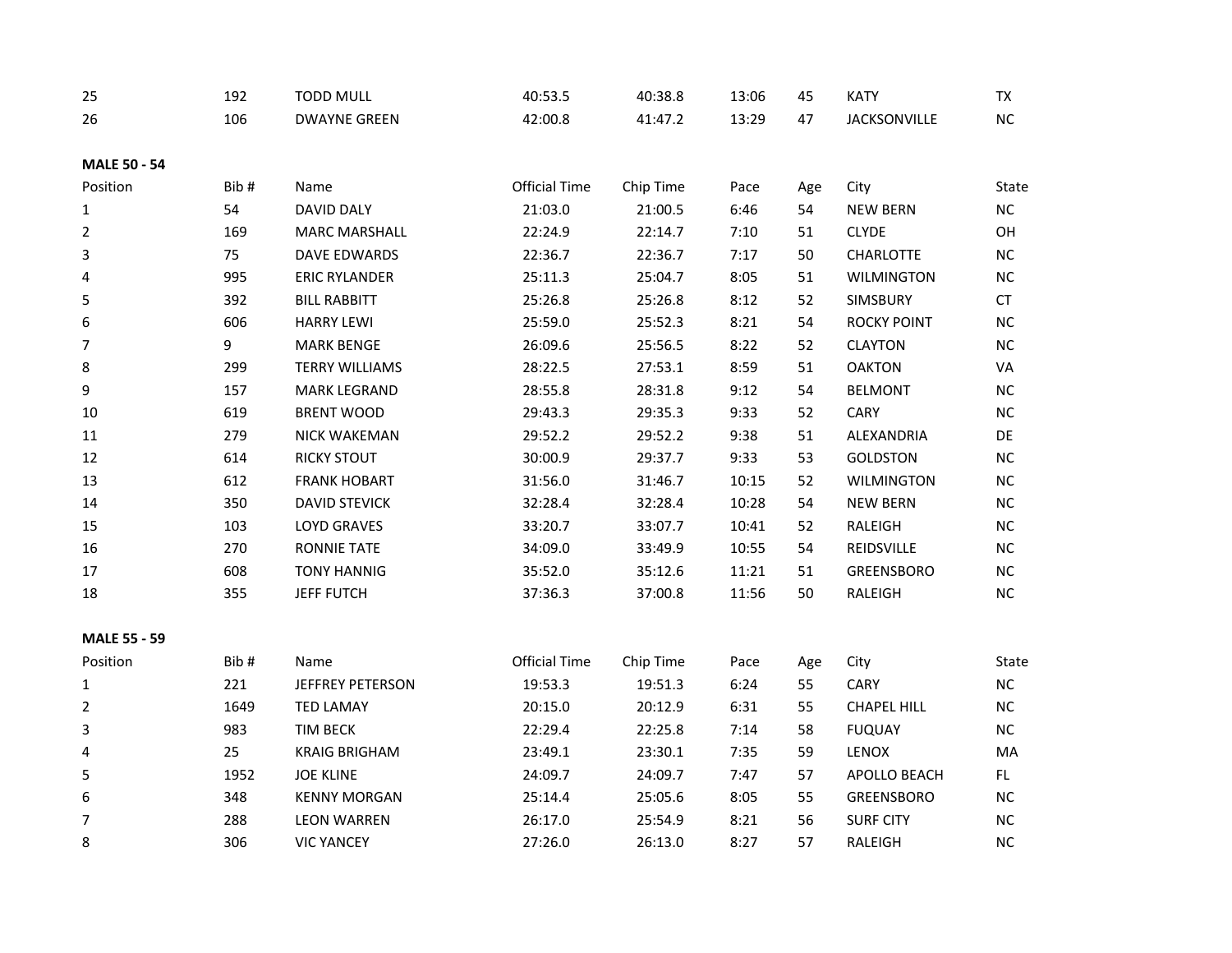| 9                            | 624            | <b>JT FUCIGNA</b>      | 27:47.2              | 27:23.3   | 8:50  | 56  | <b>DARIEN</b>            | <b>CT</b> |
|------------------------------|----------------|------------------------|----------------------|-----------|-------|-----|--------------------------|-----------|
| 10                           | 604            | PAT MARZOLF            | 31:11.7              | 31:11.7   | 10:04 | 56  | <b>ARLINGTON HEIGHTS</b> | IL.       |
| 11                           | 320            | Walter Zabicki         | 31:17.2              | 30:47.9   | 9:56  | 57  | <b>HOLLY RIDGE</b>       | <b>NC</b> |
| 12                           | 40             | <b>DUANE CHAMPLIN</b>  | 34:23.7              | 34:23.7   | 11:05 | 56  | <b>TOPSAIL BEACH</b>     | NC        |
| 13                           | 274            | <b>DANIEL TEISLER</b>  | 35:40.3              | 35:20.2   | 11:24 | 58  | <b>DOYLESTOWN</b>        | PA        |
| 14                           | 85             | <b>CARL FERLAND</b>    | 42:08.3              | 41:06.1   | 13:15 | 58  | <b>CARY</b>              | NC        |
| 15                           | 149            | <b>WARREN LAMB</b>     | 42:22.7              | 42:22.7   | 13:40 | 55  | APEX                     | NC        |
| 16                           | 145            | <b>KEVIN KURTH</b>     | 48:53.7              | 48:14.6   | 15:34 | 58  | <b>BALLWIN</b>           | MO        |
| <b>MALE 60+</b>              |                |                        |                      |           |       |     |                          |           |
| Position                     | Bib#           | Name                   | <b>Official Time</b> | Chip Time | Pace  | Age | City                     | State     |
| $\mathbf{1}$                 | 163            | PETER LUND             | 25:41.5              | 25:26.1   | 8:12  | 63  | <b>ASHBURN</b>           | DE        |
| $\overline{2}$               | 290            | <b>JIM WATTS</b>       | 26:14.6              | 26:09.5   | 8:26  | 66  | <b>CARY</b>              | NC        |
| 3                            | 90             | <b>GARY FUCHS</b>      | 26:39.7              | 26:39.7   | 8:36  | 62  | STOKESDALE               | NC        |
| 4                            | 311            | Hal Levi               | 26:58.4              | 26:54.4   | 8:41  | 68  | SILVER SPRING            | MD        |
| 5                            | 94             | LOU GALLI              | 27:06.8              | 27:03.5   | 8:44  | 68  | <b>WILMINGTON</b>        | NC        |
| 6                            | 230            | MICHAEL RADESKY        | 27:14.6              | 27:10.1   | 8:46  | 60  | <b>CHARLOTTE</b>         | NC        |
| $\overline{7}$               | 278            | <b>CLARK WADLOW</b>    | 28:04.4              | 28:04.4   | 9:03  | 68  | <b>HAMPSTEAD</b>         | NC        |
| 8                            | 190            | DAVID MORGAN           | 28:13.0              | 28:13.0   | 9:06  | 70  | <b>STONE MOUNTAIN</b>    | GA        |
| 9                            | $\overline{7}$ | <b>JOE BELL</b>        | 29:00.8              | 28:45.6   | 9:16  | 63  | <b>CLINTON</b>           | NC        |
| 10                           | 218            | <b>MIKE PENICK</b>     | 32:26.7              | 32:11.5   | 10:23 | 61  | RALEIGH                  | NC        |
| 11                           | 257            | SAMUEL SMALL           | 33:50.6              | 33:36.2   | 10:50 | 63  | CHAMBERSBURG             | PA        |
| 12                           | 29             | <b>PAUL STOUFFER</b>   | 47:25.3              | 46:28.7   | 14:59 | 65  | <b>HOUSTON</b>           | TX        |
| 13                           | 135            | MICHAEL JONES          | 55:51.4              | 55:02.6   | 17:45 | 61  | <b>GOLDSBORO</b>         | NC        |
| <b>MALE AGE NOT GIVEN</b>    |                |                        |                      |           |       |     |                          |           |
| Position                     | Bib#           | Name                   | <b>Official Time</b> | Chip Time | Pace  | Age | City                     | State     |
| $\mathbf{1}$                 | 996            | JOHN WOLFE             | 18:41.4              | 18:40.5   | 6:01  | 99  | RALEIGH                  | NC        |
| $\overline{2}$               | 384            | <b>TODD BOUGUIN</b>    | 27:25.0              | 27:15.4   | 8:47  | 99  | APEX                     | NC        |
| <b>FEMALE 14 &amp; UNDER</b> |                |                        |                      |           |       |     |                          |           |
| Position                     | Bib#           | Name                   | <b>Official Time</b> | Chip Time | Pace  | Age | City                     | State     |
| $\mathbf{1}$                 | 209            | ANNA GRACE PADULA      | 24:24.5              | 24:18.4   | 7:50  | 13  | <b>WILMINGTON</b>        | $\sf NC$  |
| $\overline{2}$               | 201            | <b>CAROLINE ORMOND</b> | 27:04.3              | 27:04.3   | 8:44  | 14  | <b>CHARLOTTE</b>         | NC        |
|                              |                |                        |                      |           |       |     |                          |           |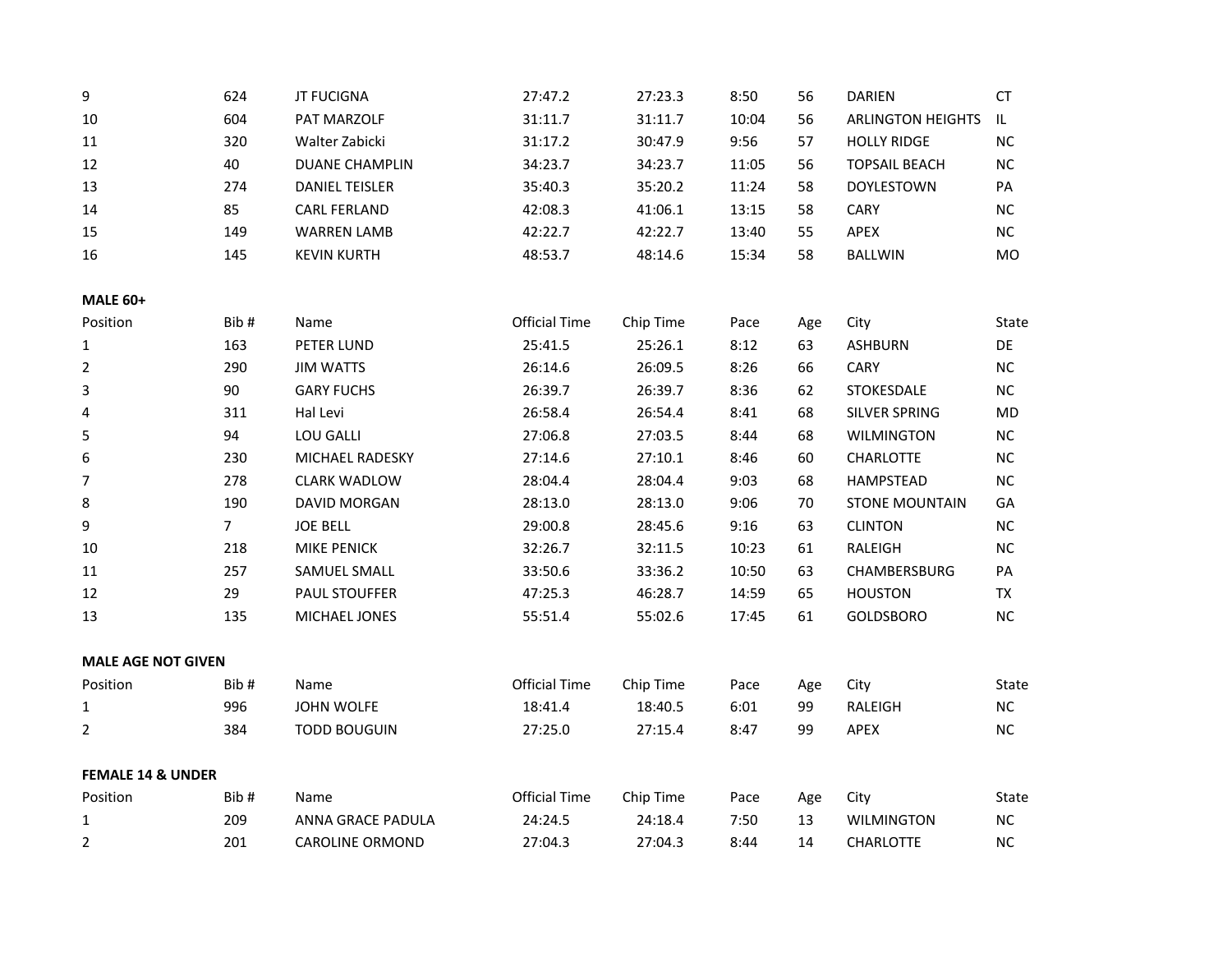| 3                     | 116  | <b>MEGAN HARDESTY</b>   | 29:27.6       | 29:04.2   | 9:23  | 11          | <b>ATLANTA</b>           | GA        |                 |
|-----------------------|------|-------------------------|---------------|-----------|-------|-------------|--------------------------|-----------|-----------------|
| 4                     | 638  | <b>RYAN LAMBERT</b>     | 29:32.0       | 29:19.9   | 9:27  | 8           |                          | $\sf NC$  |                 |
| 5                     | 356  | ZELDA THAYER-HANSEN     | 32:00.8       | 31:27.9   | 10:09 | 12          | <b>CLEVELAND HEIGHTS</b> | OH        |                 |
| 6                     | 376  | NICOLE KEIM             | 37:40.8       | 37:08.3   | 11:59 | 11          | RALEIGH                  | $\sf NC$  |                 |
| $\overline{7}$        | 200  | <b>BALEIGH O'QUIN</b>   | 39:21.0       | 39:02.6   | 12:35 | 14          | TAZEWELL                 | <b>TN</b> |                 |
| 8                     | 48   | <b>ELIZABETH COOPER</b> | 39:33.4       | 39:19.3   | 12:41 | 14          | <b>SURF CITY</b>         | <b>NC</b> |                 |
| 9                     | 377  | <b>JESSICA KEIM</b>     | 40:11.6       | 39:38.0   | 12:47 | 11          | RALEIGH                  | $\sf NC$  |                 |
| 10                    | 102  | <b>KARIS GILSTRAP</b>   | 41:43.7       | 41:14.3   | 13:18 | 11          | PIKEVILLE                | NC        |                 |
| 11                    | 98   | SARAH GASKINS           | 43:49.6       | 43:49.6   | 14:08 | 14          | SMITHFIELD               | <b>NC</b> |                 |
| 12                    | 15   | <b>IZABEL BLICK</b>     | 46:08.0       | 45:29.6   | 14:40 | 8           | HAMPSTEAD                | NC        |                 |
| 13                    | 13   | <b>ABIGAIL BLICK</b>    | 46:11.4       | 45:33.7   | 14:42 | $7^{\circ}$ | <b>HAMPSTEAD</b>         | NC        |                 |
| 14                    | 397  | <b>TAYLOR LUCAS</b>     | 46:13.8       | 46:13.8   | 14:55 | 12          | <b>FAISON</b>            | NC        |                 |
| <b>FEMALE 15 - 19</b> |      |                         |               |           |       |             |                          |           |                 |
| Position              | Bib# | Name                    | Official Time | Chip Time | Pace  | Age         | City                     | State     |                 |
| $\mathbf{1}$          | 383  | AMELIA FULLER           | 20:34.9       | 20:34.9   | 6:38  | 17          | CARY                     | $\sf NC$  |                 |
| $\overline{2}$        | 621  | SHERIDAN WOOD           | 20:58.6       | 20:56.7   | 6:45  | 18          | CARY                     | NC        |                 |
| 3                     | 637  | ELIZABETH FUUGINA       | 23:59.3       | 23:37.3   | 7:37  | 18          | <b>DARIEN</b>            | <b>CT</b> |                 |
| 4                     | 634  | <b>ASHLEIGH HOWELL</b>  | 24:44.5       | 24:41.0   | 7:58  | 19          | <b>CAMP LEJEUNE</b>      | NC        | <b>MILITARY</b> |
| 5                     | 372  | <b>HOPE LEEPER</b>      | 25:11.1       | 25:11.1   | 8:07  | 15          | <b>BOWLING GREEN</b>     | KY        |                 |
| 6                     | 368  | Madeline Thorud         | 25:18.8       | 25:00.7   | 8:04  | 15          | <b>CORPUS CHRISTIE</b>   | TX        |                 |
| 7                     | 55   | <b>JILLIAN DALY</b>     | 27:10.3       | 27:02.4   | 8:43  | 15          | <b>CHAPEL HILL</b>       | NC        |                 |
| 8                     | 107  | <b>GABRIELLA GREEN</b>  | 27:33.9       | 27:23.9   | 8:50  | 18          | <b>JACKSONVILLE</b>      | <b>NC</b> |                 |
| 9                     | 999  | <b>HALEY NEAL</b>       | 28:06.2       | 28:00.4   | 9:02  | 15          | <b>SUFFOLK</b>           | VA        |                 |
| 10                    | 36   | <b>TAYLOR BURGESS</b>   | 30:18.3       | 30:01.9   | 9:41  | 17          | WINTERVILLE              | NC        |                 |
| 11                    | 204  | LAURA-ELIZABETH ORMOND  | 31:01.0       | 31:01.0   | 10:00 | 18          | <b>CHARLOTTE</b>         | $\sf NC$  |                 |
| 12                    | 1929 | <b>CLAIRE MARZOLF</b>   | 31:11.8       | 30:37.5   | 9:53  | 17          | <b>ARLINGTON HEIGHTS</b> | -IL.      |                 |
| 13                    | 388  | <b>BRINKLEY GANTT</b>   | 31:30.8       | 30:39.3   | 9:53  | 19          | GREENVILLE               | SC        |                 |
| 14                    | 367  | Mary-Clare Farrell      | 33:10.0       | 32:51.8   | 10:36 | 15          | <b>HAMPSTEAD</b>         | $\sf NC$  |                 |
| 15                    | 1    | <b>CAMERON BAIRD</b>    | 39:35.4       | 38:44.2   | 12:30 | 15          | WARSAW                   | <b>NC</b> |                 |
| 16                    | 272  | <b>CAROLINE TAYLOR</b>  | 39:47.5       | 39:17.0   | 12:40 | 17          | GOLDSBORO                | NC        |                 |
| 17                    | 980  | <b>TAYLOR ALLEN</b>     | 46:13.2       | 46:13.2   | 14:55 | 15          | <b>CHARLOTTE</b>         | $\sf NC$  |                 |
|                       |      |                         |               |           |       |             |                          |           |                 |

**FEMALE 20 - 24**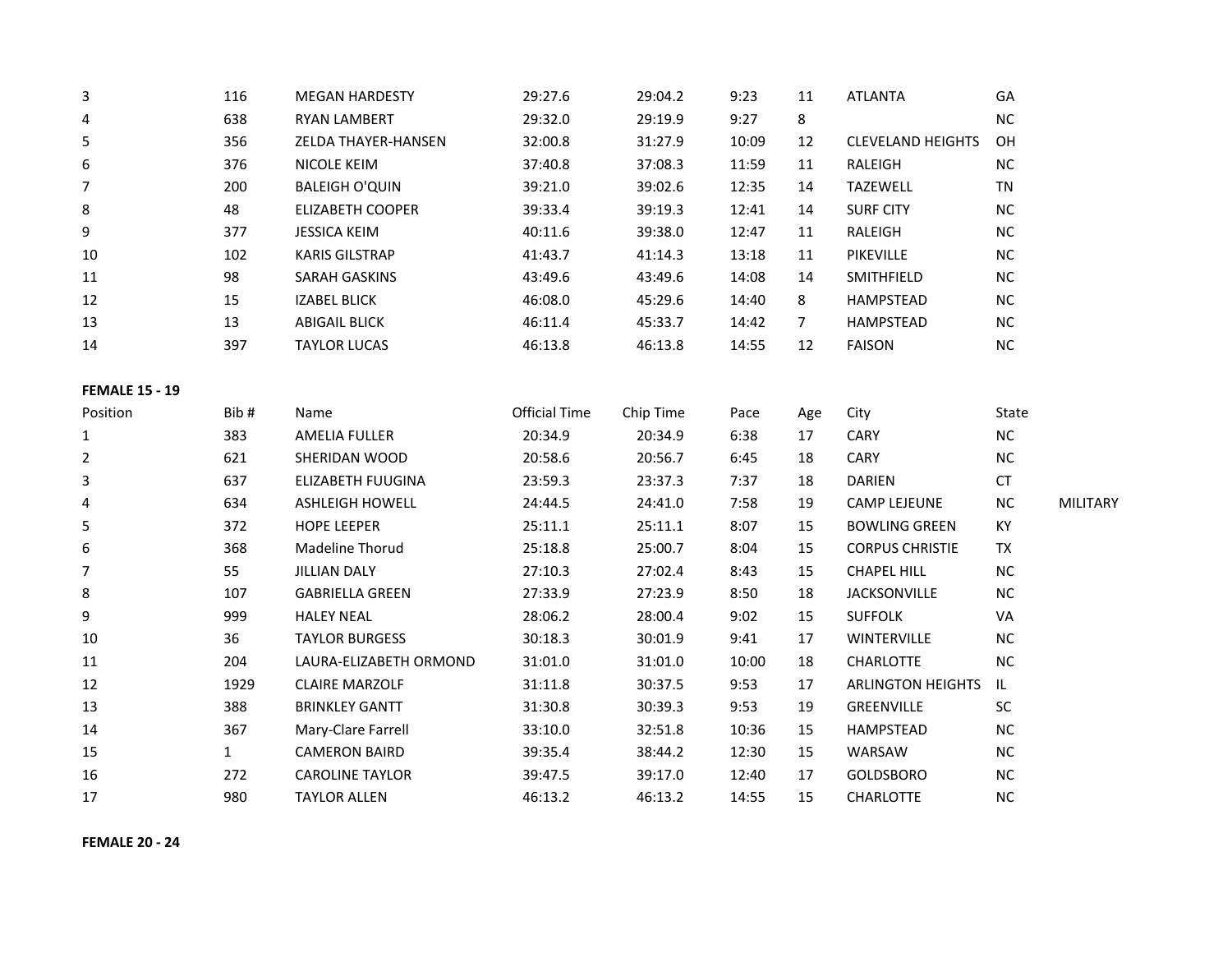| Position              | Bib# | Name                     | <b>Official Time</b> | Chip Time | Pace  | Age | City                 | State      |          |
|-----------------------|------|--------------------------|----------------------|-----------|-------|-----|----------------------|------------|----------|
| $\mathbf{1}$          | 207  | <b>LAURA ORR</b>         | 20:32.8              | 20:31.2   | 6:37  | 22  | <b>TOPSAIL BEACH</b> | ${\sf NC}$ |          |
| $\overline{2}$        | 362  | <b>GABRIELLE MERRITT</b> | 23:20.4              | 23:14.3   | 7:30  | 20  | <b>ELON</b>          | NC         |          |
| 3                     | 255  | <b>KATE SIMS</b>         | 23:32.8              | 23:29.4   | 7:35  | 21  | <b>TOPSAIL BEACH</b> | $\sf NC$   |          |
| 4                     | 387  | <b>EMANI DECQUIR</b>     | 24:37.8              | 24:35.0   | 7:56  | 23  | <b>HOLLY RIDGE</b>   | NC         | MILITARY |
| 5                     | 393  | <b>EMILY RABBITT</b>     | 25:40.6              | 25:40.6   | 8:17  | 23  | SIMSBURY             | <b>CT</b>  |          |
| 6                     | 985  | <b>COURTNEY JERNIGAN</b> | 26:31.4              | 26:19.7   | 8:29  | 22  | <b>WILSON</b>        | NC         |          |
| 7                     | 43   | MARGARET COLEMAN         | 27:43.4              | 27:30.4   | 8:52  | 20  | <b>CLINTON</b>       | NC         |          |
| 8                     | 633  | <b>COURTNEY CANOSA</b>   | 27:50.6              | 27:11.1   | 8:46  | 24  | CARY                 | NC         |          |
| 9                     | 42   | CATHERINE COLEMAN        | 28:18.7              | 28:18.7   | 9:08  | 23  | <b>CLINTON</b>       | NC         |          |
| 10                    | 363  | LAUREN RIDEOUT           | 29:05.7              | 29:05.7   | 9:23  | 21  | <b>FAYETTEVILLE</b>  | NC         |          |
| 11                    | 628  | <b>ANN FUCIGNA</b>       | 29:27.5              | 29:04.1   | 9:23  | 23  | CHARLOTTE            | AL         |          |
| 12                    | 23   | MIKAYLA BRASWELL         | 29:34.2              | 29:34.2   | 9:32  | 22  | <b>FAISON</b>        | NC         |          |
| 13                    | 143  | <b>CHRISTINA KURTH</b>   | 30:05.9              | 30:05.9   | 9:42  | 23  | <b>SNEADS FERRY</b>  | NC         |          |
| 14                    | 164  | <b>CLARISA LYONS</b>     | 30:40.2              | 30:21.4   | 9:47  | 20  | <b>CINCINNATI</b>    | OH         |          |
| 15                    | 386  | NICOLE RAMSER            | 31:02.6              | 30:59.6   | 9:59  | 24  | <b>HOLLY RIDGE</b>   | NC         |          |
| 16                    | 227  | <b>DANIELLE PLATH</b>    | 31:16.4              | 31:16.4   | 10:05 | 23  | <b>STAFFORD</b>      | VA         |          |
| 17                    | 53   | <b>VICTORIA DABNEY</b>   | 31:19.0              | 31:19.0   | 10:06 | 20  | <b>WILMINGTON</b>    | NC         |          |
| 18                    | 263  | Anna Woody               | 32:44.6              | 32:05.1   | 10:21 | 22  | <b>CLINTON</b>       | $\sf NC$   |          |
| 19                    | 161  | <b>VICKY LINDTL</b>      | 33:00.1              | 33:00.1   | 10:39 | 20  | <b>OAKTON</b>        | VA         |          |
| 20                    | 984  | TORIE WOODELL            | 33:04.4              | 32:53.5   | 10:36 | 22  | <b>WILSON</b>        | NC         |          |
| 21                    | 248  | JILL SCHMIDT             | 34:29.1              | 33:39.7   | 10:51 | 21  | APEX                 | NC         |          |
| 22                    | 147  | <b>HANNAH LAMB</b>       | 34:29.5              | 33:40.6   | 10:52 | 21  | APEX                 | ${\sf NC}$ |          |
| 23                    | 292  | ALEXANDRIA WELLER        | 36:24.1              | 36:03.4   | 11:38 | 24  | HUNTERSVILLE         | NC         |          |
| 24                    | 253  | <b>CHRISTIN SIGMON</b>   | 39:18.7              | 38:39.6   | 12:28 | 24  | CLAREMONT            | ${\sf NC}$ |          |
| 25                    | 10   | <b>JESSICA BEST</b>      | 40:41.0              | 40:41.0   | 13:07 | 22  | KENANSVILLE          | NC         |          |
| 26                    | 118  | <b>MONET HARDISON</b>    | 47:20.1              | 47:20.1   | 15:16 | 24  | KENANSVILLE          | NC         |          |
| <b>FEMALE 25 - 29</b> |      |                          |                      |           |       |     |                      |            |          |
| Position              | Bib# | Name                     | <b>Official Time</b> | Chip Time | Pace  | Age | City                 | State      |          |
| $\mathbf{1}$          | 159  | <b>BETH LIGHTHISER</b>   | 20:53.9              | 20:49.6   | 6:43  | 27  | <b>GLEN ALLEN</b>    | VA         |          |
| $\overline{2}$        | 342  | <b>KRISTEN RIDER</b>     | 21:25.0              | 21:25.0   | 6:55  | 27  | HAMPSTEAD            | NC         |          |
| 3                     | 373  | NATALIE FELDMAN          | 21:46.7              | 21:43.7   | 7:00  | 29  | <b>BOWLING GREEN</b> | KY         |          |
| 4                     | 615  | <b>JAMIE CAIN</b>        | 22:34.5              | 22:34.5   | 7:17  | 29  | JACKSONVILLE         | NC         |          |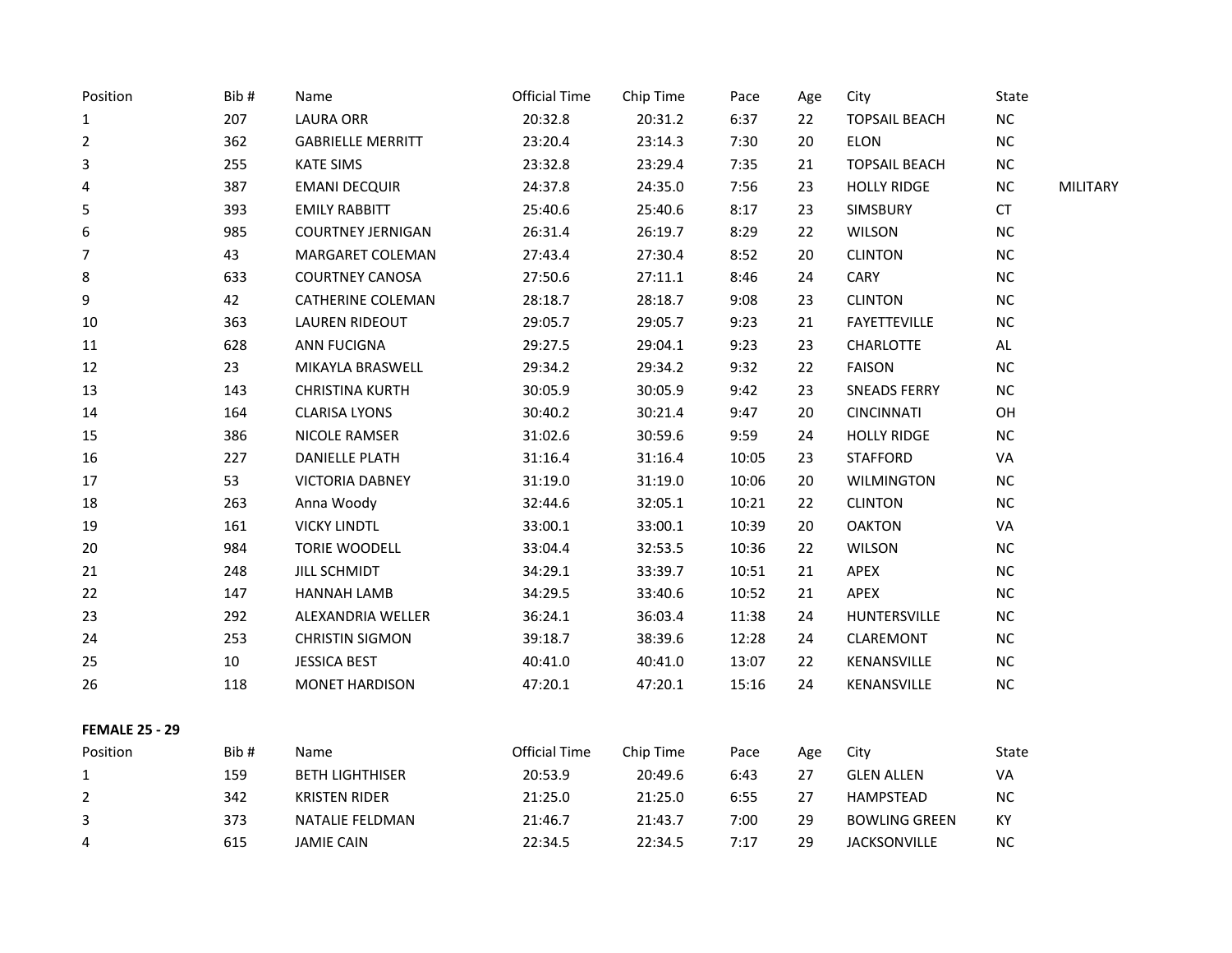| 5                     | 1847 | <b>MEREDITH KNOWLTON</b> | 23:29.2              | 23:29.2   | 7:35  | 28  | REIDSVILLE           | NC         |          |
|-----------------------|------|--------------------------|----------------------|-----------|-------|-----|----------------------|------------|----------|
| 6                     | 1948 | <b>CHANDLER ELLIOT</b>   | 25:37.3              | 25:30.1   | 8:14  | 27  | MORRISVILLE          | $\sf NC$   |          |
| 7                     | 328  | Sergio Pollock           | 26:42.1              | 26:30.2   | 8:33  | 29  | RADFORD              | VA         |          |
| 8                     | 183  | <b>LINDSAY MONEY</b>     | 27:03.0              | 26:35.7   | 8:35  | 28  | <b>WILMINGTON</b>    | $NC$       |          |
| 9                     | 150  | SAMANTHA LAMP            | 27:10.2              | 27:10.2   | 8:46  | 29  | N TOPSAIL BEACH      | ${\sf NC}$ |          |
| 10                    | 287  | <b>LAUREN WARREN</b>     | 28:07.2              | 27:48.3   | 8:58  | 29  | <b>NEW HAVEN</b>     | <b>CT</b>  |          |
| 11                    | 364  | <b>LINDSAY SARFF</b>     | 29:05.9              | 29:05.9   | 9:23  | 26  | <b>FAYETTEVILLE</b>  | NC         |          |
| 12                    | 88   | <b>BRODIE FRANKEL</b>    | 29:21.8              | 29:21.8   | 9:28  | 25  | <b>STAFFORD</b>      | DE         |          |
| 13                    | 127  | <b>JESSIE HOWINGTON</b>  | 29:58.2              | 29:58.2   | 9:40  | 29  | <b>TOPSAIL BEACH</b> | $\sf NC$   |          |
| 14                    | 66   | <b>JACKIE DEAN</b>       | 30:19.1              | 30:01.8   | 9:41  | 27  | ALEXANDRIA           | VA         |          |
| 15                    | 345  | <b>ELIZABETH MORGAN</b>  | 30:29.9              | 30:20.2   | 9:47  | 28  | <b>BOSTON</b>        | MA         |          |
| 16                    | 236  | <b>JEN RICKS</b>         | 30:56.6              | 30:22.4   | 9:48  | 25  | <b>MORRISVILLE</b>   | NC         |          |
| 17                    | 74   | <b>MINDY DUNLAP</b>      | 31:51.3              | 31:40.9   | 10:13 | 29  | <b>HOLLY RIDGE</b>   | NC         |          |
| 18                    | 993  | <b>CAMRY TEMPLETON</b>   | 32:16.4              | 32:16.4   | 10:25 | 25  | <b>SHEADS FERRY</b>  | $NC$       |          |
| 19                    | 250  | <b>KRISTIN SCHWADER</b>  | 33:06.9              | 32:56.5   | 10:37 | 28  | <b>HOLLY RIDGE</b>   | NC         |          |
| 20                    | 298  | STEPHANIE WILLIAMS       | 33:50.2              | 33:35.9   | 10:50 | 29  | HAMPSTEAD            | $NC$       |          |
| 21                    | 64   | MELISSA DEAL             | 34:34.7              | 34:34.7   | 11:09 | 29  | <b>WILMINGTON</b>    | NC         |          |
| 22                    | 237  | <b>BRITTANY ROBERTS</b>  | 36:28.3              | 36:17.7   | 11:42 | 29  | <b>HOLLY RIDGE</b>   | NC         |          |
| 23                    | 267  | <b>MONICA STANZIONE</b>  | 37:22.5              | 37:22.5   | 12:03 | 27  | <b>SNEADS FERRY</b>  | NC         | MILITARY |
| 24                    | 134  | TIFFANY JOHNSON          | 37:23.5              | 36:19.3   | 11:43 | 28  | <b>SNEADS FERRY</b>  | NC         | MILITARY |
| 25                    | 231  | <b>HEATHER RAMSEY</b>    | 37:23.7              | 36:21.2   | 11:44 | 28  | <b>SNEADS FERRY</b>  | $\sf NC$   |          |
| 26                    | 44   | SARA COLEMAN             | 38:39.1              | 36:55.1   | 11:55 | 27  | <b>ELMIRA</b>        | <b>NY</b>  |          |
| 27                    | 359  | <b>ASHLEY AMRHEIN</b>    | 38:39.2              | 36:55.8   | 11:55 | 29  | <b>HAMPSTEAD</b>     | NC         |          |
| 28                    | 323  | Annah Herring            | 39:59.5              | 39:13.6   | 12:39 | 28  | <b>BENSON</b>        | NC         |          |
| 29                    | 346  | <b>KIRKLAND SHEPPARD</b> | 44:06.0              | 43:15.2   | 13:57 | 25  | <b>GREENSBORO</b>    | $NC$       |          |
| 30                    | 110  | <b>REGINA GURLEY</b>     | 44:29.3              | 44:29.3   | 14:21 | 29  | <b>PRINCETON</b>     | $NC$       |          |
| 31                    | 289  | <b>MELISSA WARREN</b>    | 44:31.6              | 43:47.4   | 14:07 | 26  | APEX                 | NC         |          |
| <b>FEMALE 30 - 34</b> |      |                          |                      |           |       |     |                      |            |          |
| Position              | Bib# | Name                     | <b>Official Time</b> | Chip Time | Pace  | Age | City                 | State      |          |
| $\mathbf{1}$          | 374  | <b>EMILY LEEPER</b>      | 20:12.5              | 20:12.5   | 6:31  | 31  | <b>BOWLING GREEN</b> | KY         |          |
| 2                     | 294  | <b>LIBBY WILE</b>        | 21:55.0              | 21:55.0   | 7:04  | 33  | <b>WASHINGTON</b>    | DE         |          |
| 3                     | 269  | <b>JENNIFER TABISZ</b>   | 21:56.6              | 21:52.9   | 7:03  | 32  | <b>HOLLY RIDGE</b>   | NC         | MILITARY |
| 4                     | 329  | Alvaro Ordonez           | 23:46.7              | 23:36.6   | 7:37  | 32  | <b>HAMPSTEAD</b>     | MD         |          |
|                       |      |                          |                      |           |       |     |                      |            |          |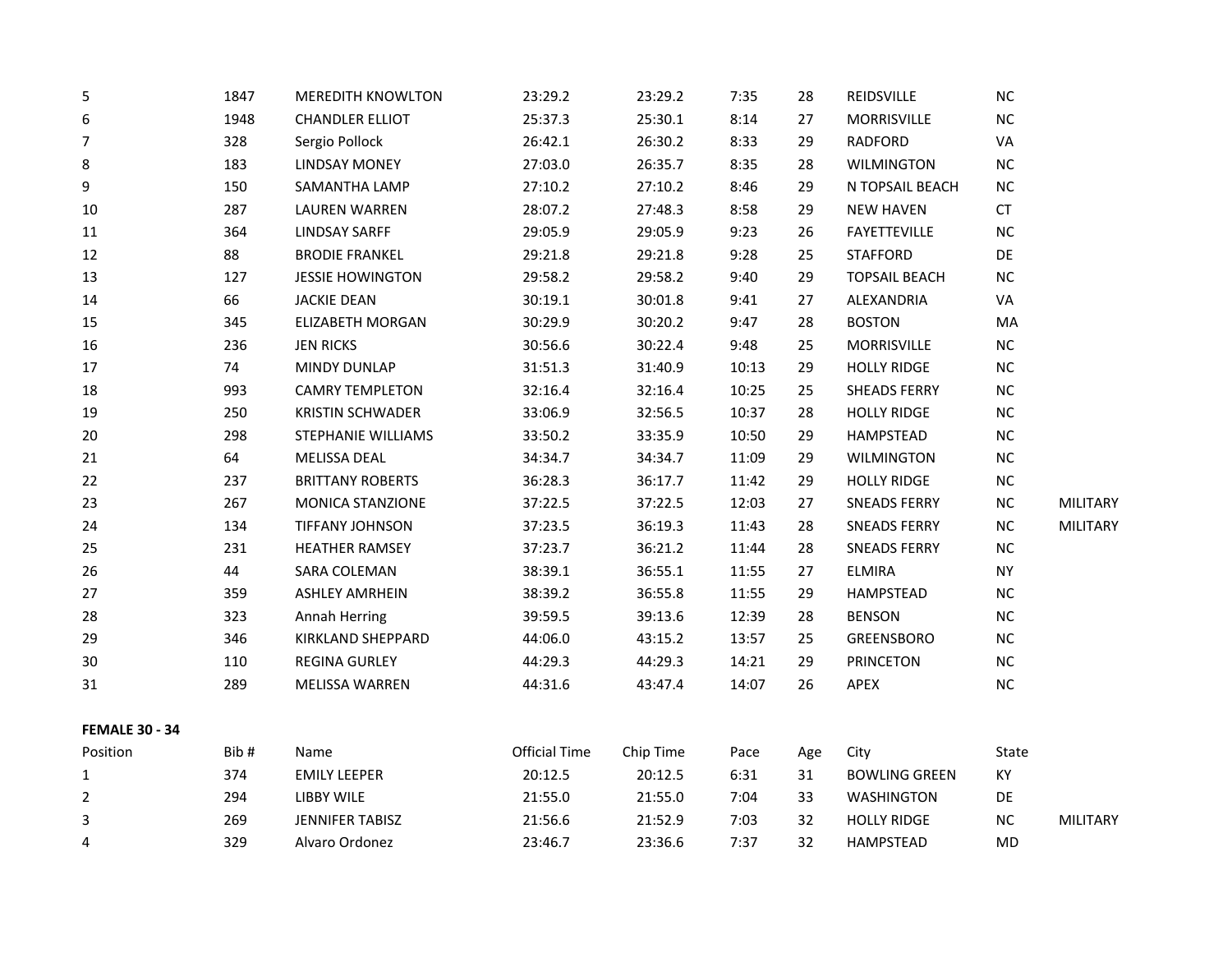| $\mathsf S$           | 335  | Jenny Chapman            | 24:15.9              | 23:45.6   | 7:40  | 33  | CARY                 | NC         |          |
|-----------------------|------|--------------------------|----------------------|-----------|-------|-----|----------------------|------------|----------|
| 6                     | 982  | <b>CARLI HERRING</b>     | 25:11.1              | 25:11.1   | 8:07  | 33  | <b>NEWTON GROVE</b>  | ${\sf NC}$ |          |
| $\overline{7}$        | 216  | <b>KAYLYN PATTERSON</b>  | 25:23.0              | 25:23.0   | 8:11  | 32  | <b>SURF CITY</b>     | $\sf NC$   |          |
| 8                     | 139  | <b>LAUREN KIRKLAND</b>   | 26:54.3              | 26:54.3   | 8:41  | 34  | <b>OAKBORO</b>       | NC         |          |
| 9                     | 38   | ANGELA CANADY            | 27:09.4              | 27:09.4   | 8:45  | 34  | HAMPSTEAD            | ${\sf NC}$ |          |
| 10                    | 238  | <b>ELIZABETH ROGERS</b>  | 27:10.2              | 26:45.8   | 8:38  | 34  | <b>CLINTON</b>       | NC         |          |
| 11                    | 296  | CHARLESANNA WILLIAMS     | 27:10.5              | 26:44.9   | 8:37  | 30  | <b>CLINTON</b>       | $NC$       |          |
| 12                    | 223  | JERRI-RAE PHILLIPS       | 27:21.5              | 26:54.3   | 8:41  | 34  | GOLDSBORO            | NC         |          |
| 13                    | 240  | <b>LESLEY ROSSATO</b>    | 27:44.5              | 27:36.7   | 8:54  | 34  | <b>GREENSBORO</b>    | NC         |          |
| 14                    | 142  | ANA KUKOWSKI             | 28:37.5              | 28:37.5   | 9:14  | 32  | <b>HOLLY RIDGE</b>   | NC         |          |
| 15                    | 91   | ANGELA GALL              | 28:39.8              | 28:19.5   | 9:08  | 33  | PALM BAY             | FL.        |          |
| 16                    | 360  | JENNIFER HAIGWOOD        | 30:13.0              | 29:40.8   | 9:34  | 33  | MORRISVILLE          | ${\sf NC}$ |          |
| 17                    | 141  | <b>TIFFANY KUCHTA</b>    | 32:01.0              | 31:26.4   | 10:08 | 33  | MANORVILLE           | PA         |          |
| 18                    | 20   | <b>SONG BOUCREE</b>      | 32:39.0              | 32:39.0   | 10:32 | 30  | <b>WILMINGTON</b>    | NC         |          |
| 19                    | 5    | <b>BRITANI BECHER</b>    | 33:05.1              | 32:29.1   | 10:29 | 30  | WALLACE              | NC         |          |
| 20                    | 613  | <b>KATIE HODGES</b>      | 35:20.8              | 35:20.8   | 11:24 | 30  | <b>ATLANTA</b>       | GA         |          |
| 21                    | 208  | ELETHIA OSBORN           | 35:27.2              | 34:49.9   | 11:14 | 34  | <b>SURF CITY</b>     | ${\sf NC}$ |          |
| 22                    | 18   | <b>LAUREN BOGER</b>      | 35:40.9              | 34:55.7   | 11:16 | 30  | <b>TOPSAIL BEACH</b> | $\sf NC$   |          |
| 23                    | 113  | <b>APRIL HAMILTON</b>    | 37:42.4              | 37:42.4   | 12:10 | 34  | <b>WILMINGTON</b>    | NC         |          |
| 24                    | 303  | ANNIE WOODRUFF           | 39:06.1              | 39:06.1   | 12:37 | 32  | <b>PINEHURST</b>     | ${\sf NC}$ |          |
| 25                    | 252  | <b>BEVERLY SHOLAR</b>    | 39:58.0              | 39:38.0   | 12:47 | 34  | <b>ALBERTSON</b>     | NC         |          |
| 26                    | 300  | CHRISTI-ANN WILTBERGER   | 42:05.6              | 41:06.4   | 13:15 | 31  | CARY                 | ${\sf NC}$ | MILITARY |
| 27                    | 93   | KATHERINE GALL           | 43:57.4              | 43:05.8   | 13:54 | 32  | HAMPSTEAD            | NC         |          |
| 28                    | 28   | <b>WILL BROWN</b>        | 47:35.5              | 46:38.7   | 15:03 | 34  | <b>HOUSTON</b>       | TX         |          |
| 29                    | 31   | <b>CAROLINE BROWN</b>    | 47:37.1              | 46:39.5   | 15:03 | 32  | <b>HOUSTON</b>       | TX         |          |
| 30                    | 60   | <b>BROOKE DAVIDSON</b>   | 49:26.4              | 48:51.6   | 15:45 | 33  | <b>MINT HILL</b>     | $\sf NC$   |          |
| <b>FEMALE 35 - 39</b> |      |                          |                      |           |       |     |                      |            |          |
| Position              | Bib# | Name                     | <b>Official Time</b> | Chip Time | Pace  | Age | City                 | State      |          |
| $\mathbf{1}$          | 301  | <b>TARA WIND</b>         | 22:07.0              | 22:07.0   | 7:08  | 37  | CARY                 | ${\sf NC}$ |          |
| $\overline{2}$        | 987  | <b>GABRIELLE MEIER</b>   | 23:03.1              | 23:03.1   | 7:26  | 35  | SMITHTOWN            | <b>NY</b>  |          |
| 3                     | 1836 | <b>GINGER TEACHEY</b>    | 23:30.3              | 23:23.6   | 7:33  | 37  | APEX                 | ${\sf NC}$ |          |
| 4                     | 39   | <b>HEATHER CARPENTER</b> | 24:14.5              | 24:06.0   | 7:46  | 39  | CHARLOTTESVILLE      | VA         |          |
| 5                     | 153  | <b>ERIN LAVIN</b>        | 24:41.3              | 24:41.3   | 7:58  | 36  | RALEIGH              | $NC$       |          |
|                       |      |                          |                      |           |       |     |                      |            |          |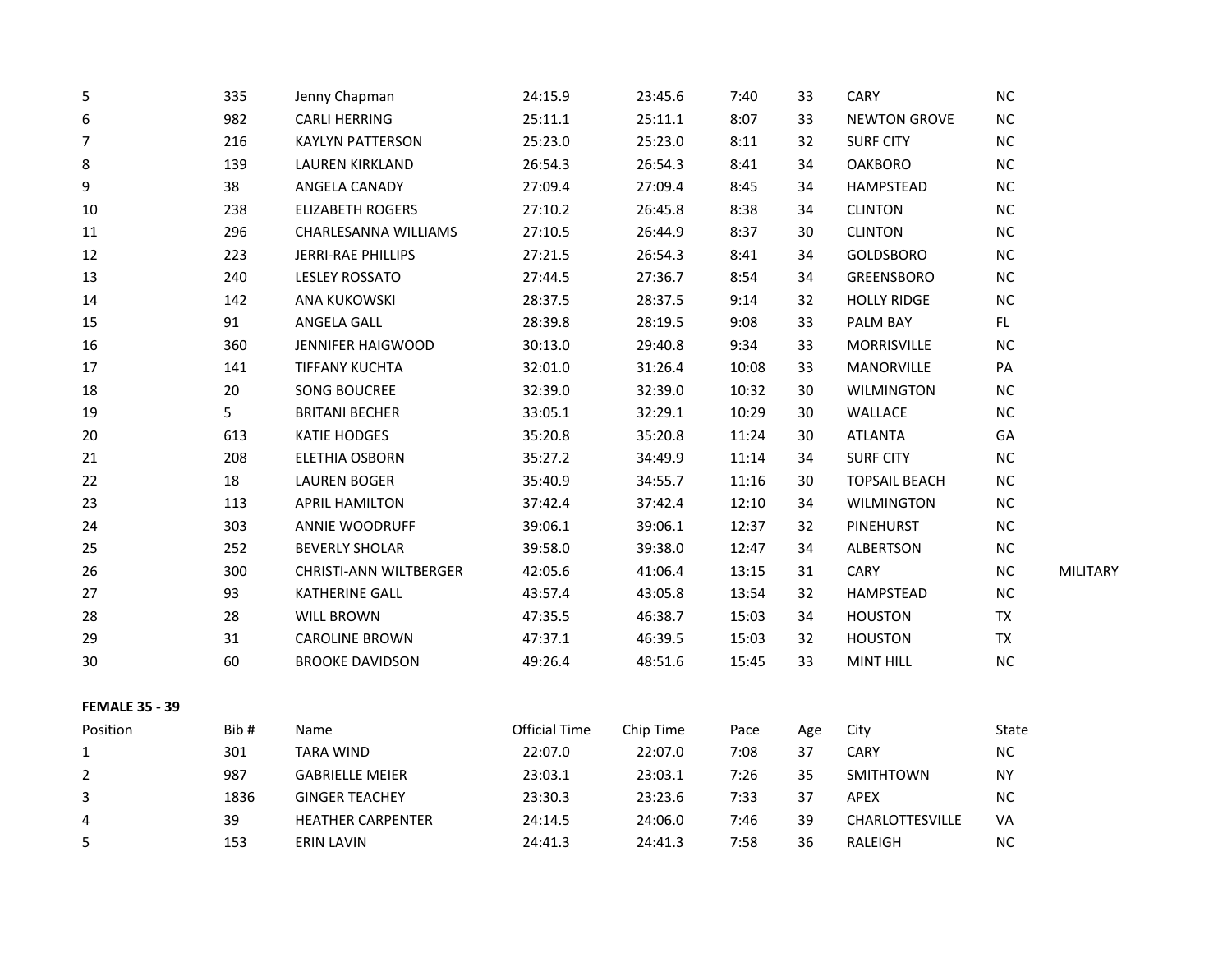| $\boldsymbol{6}$      | 11   | <b>KRISTI JOYNER</b>      | 24:50.6       | 24:43.6   | 7:58  | 35  | <b>MOUNT OLIVE</b>   | NC.       |
|-----------------------|------|---------------------------|---------------|-----------|-------|-----|----------------------|-----------|
| $\overline{7}$        | 312  | Annelise                  | 26:54.6       | 26:30.3   | 8:33  | 37  | <b>CHAPEL HILL</b>   | NC        |
| 8                     | 1885 | <b>JACLYN RACICOT</b>     | 27:06.3       | 26:48.9   | 8:39  | 35  | <b>STERLING</b>      | VA        |
| 9                     | 275  | <b>KATE THIEDA</b>        | 27:08.2       | 26:42.1   | 8:37  | 38  | <b>DURHAM</b>        | NC.       |
| 10                    | 268  | <b>CARYN SUTTON</b>       | 29:09.2       | 29:09.2   | 9:24  | 36  | <b>HAMPSTEAD</b>     | NC        |
| 11                    | 262  | <b>DONNA ST PIERRE</b>    | 30:27.7       | 29:48.4   | 9:37  | 37  | <b>CLINTON</b>       | <b>NC</b> |
| 12                    | 249  | JENNIFER SCHONBERGER      | 31:12.7       | 30:59.7   | 9:59  | 39  | <b>STAFFORD</b>      | DE        |
| 13                    | 986  | <b>BARBARA KORNEGAY</b>   | 31:43.5       | 31:27.7   | 10:09 | 37  | <b>WILMINGTON</b>    | NC.       |
| 14                    | 152  | <b>RYAN LAURIE</b>        | 33:39.8       | 33:18.3   | 10:45 | 39  | <b>JACKSONVILLE</b>  | <b>NC</b> |
| 15                    | 636  | <b>NATALIE ALEXON</b>     | 34:05.0       | 34:05.0   | 10:59 | 36  | <b>NEWARK</b>        | DE        |
| 16                    | 173  | <b>AIMEE MARTINI</b>      | 34:18.2       | 34:18.2   | 11:04 | 36  | <b>HOLLY SPRINGS</b> | <b>NC</b> |
| 17                    | 196  | <b>JEN OBLAS</b>          | 34:36.6       | 34:24.8   | 11:06 | 36  | LEESBURG             | NC        |
| 18                    | 222  | <b>CHRISTINA PHILLIPS</b> | 36:47.3       | 36:07.4   | 11:39 | 37  | <b>MOUNT HOLLY</b>   | <b>NC</b> |
| 19                    | 115  | <b>TRISTAN HAMILTON</b>   | 37:43.2       | 37:00.4   | 11:56 | 36  |                      |           |
| 20                    | 315  | Heather Hoven             | 38:06.5       | 37:49.7   | 12:12 | 38  | <b>BESSEMER CITY</b> | NC.       |
| 21                    | 242  | <b>JEANINE ROUSSO</b>     | 38:11.3       | 38:11.3   | 12:19 | 35  | <b>TOPSAIL BEACH</b> | NC        |
| 22                    | 170  | <b>NANCY MARTIN</b>       | 38:17.9       | 38:17.9   | 12:21 | 36  | LELAND               | <b>NC</b> |
| 23                    | 639  | <b>KAREN LAMBERT</b>      | 38:46.1       | 38:33.5   | 12:26 | 38  |                      | NC        |
| 24                    | 24   | <b>KAREN BREWSTER</b>     | 40:08.4       | 39:50.5   | 12:51 | 37  | <b>TAZEWELL</b>      | <b>TN</b> |
| 25                    | 137  | <b>SHELLEY KIGER</b>      | 40:23.4       | 40:23.4   | 13:02 | 38  | APEX                 | <b>NC</b> |
| 26                    | 76   | <b>TORI EVANS</b>         | 40:52.7       | 40:52.7   | 13:11 | 37  | <b>HAMPSTEAD</b>     | NC.       |
| 27                    | 243  | <b>BRANDY SADLER</b>      | 41:48.7       | 41:22.9   | 13:21 | 37  | <b>FUQUAY VARINA</b> | <b>NC</b> |
| 28                    | 233  | MILUSHKA REED             | 43:37.4       | 43:13.4   | 13:56 | 36  | <b>HAMPSTEAD</b>     | NC        |
| 29                    | 1822 | <b>SHERRI MOORE</b>       | 44:50.5       | 44:50.5   | 14:28 | 39  | WINSTON-SALEM        | <b>NC</b> |
| 30                    | 978  | <b>CHASITY HERRING</b>    | 49:28.2       | 49:28.2   | 15:57 | 38  | <b>NEWTON GROVE</b>  | NC        |
| 31                    | 117  | <b>LISA HARDIE</b>        | 51:16.3       | 50:35.2   | 16:19 | 37  | RIEGELWOOD           | <b>NC</b> |
| 32                    | 332  | <b>Jody Swing</b>         | 52:43.1       | 52:43.1   | 17:00 | 39  | GREENVILLE           | NC        |
| <b>FEMALE 40 - 44</b> |      |                           |               |           |       |     |                      |           |
| Position              | Bib# | Name                      | Official Time | Chip Time | Pace  | Age | City                 | State     |
| $\mathbf{1}$          | 635  | LAURA HOWELL              | 20:23.8       | 20:23.8   | 6:35  | 41  | GRANDVILLE           | MI        |
| $\overline{2}$        | 994  | LISA WORKMAN              | 24:29.5       | 24:21.3   | 7:51  | 40  | <b>BOONES MILL</b>   | VA        |
| 3                     | 955  | <b>MAGGIE MCGRATH</b>     | 24:44.6       | 24:39.2   | 7:57  | 42  | <b>ANNAPOLIS</b>     | MD        |
| 4                     | 304  | <b>MELANIE WRIGHT</b>     | 25:47.4       | 25:47.4   | 8:19  | 41  | <b>GREENSBORO</b>    | NC.       |
|                       |      |                           |               |           |       |     |                      |           |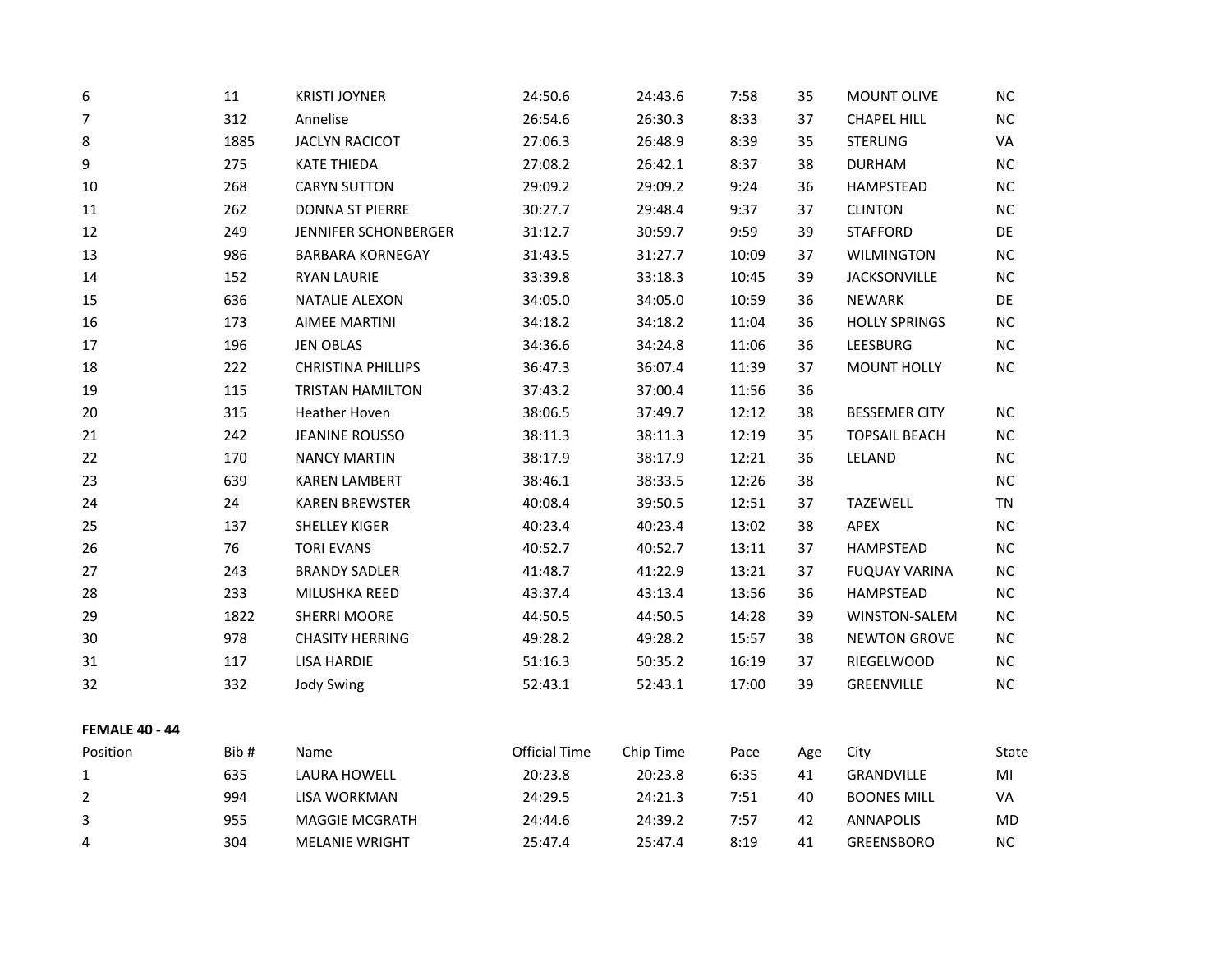| 5  | 128  | <b>JENNIFER HUDSON</b>     | 27:06.6 | 27:06.6 | 8:45  | 43 | <b>WASHINGTON NC</b> | NC.       |
|----|------|----------------------------|---------|---------|-------|----|----------------------|-----------|
| 6  | 167  | <b>MELISSA MANDELL</b>     | 28:35.3 | 28:35.3 | 9:13  | 43 | <b>WILMINGTON</b>    | <b>NC</b> |
| 7  | 89   | MICHELLE FRANKEL           | 29:17.2 | 29:17.2 | 9:27  | 42 | <b>STAFFORD</b>      | DE        |
| 8  | 125  | <b>HEATHER HOLT</b>        | 29:26.5 | 29:11.7 | 9:25  | 43 | N TOPSAIL            | NC.       |
| 9  | 385  | <b>KRISTY IRISH-BECKER</b> | 29:52.7 | 29:36.7 | 9:33  | 42 | <b>WILMINGTON</b>    | <b>NC</b> |
| 10 | 198  | <b>MELISSA OLSON</b>       | 30:08.2 | 30:08.2 | 9:43  | 42 | <b>WATHA</b>         | NC        |
| 11 | 370  | LEIGH KOCH                 | 30:09.6 | 30:09.6 | 9:44  | 43 | <b>JACKSONVILLE</b>  | NC        |
| 12 | 82   | <b>KIRSTEN FERGUSON</b>    | 30:16.4 | 29:43.9 | 9:35  | 40 | GOLDEN               | CO        |
| 13 | 380  | <b>TRUDY SOLOMON</b>       | 31:38.4 | 30:59.0 | 9:59  | 44 | <b>SURF CITY</b>     | NC        |
| 14 | 1000 | <b>BECKY FILER</b>         | 35:58.9 | 35:20.7 | 11:24 | 41 | HAMPSTEAD            | NC        |
| 15 | 96   | <b>JENNIFER GASKINS</b>    | 36:33.6 | 36:33.6 | 11:47 | 43 | SMITHFIELD           | NC        |
| 16 | 51   | <b>WENDY CORBITT</b>       | 37:05.5 | 36:35.7 | 11:48 | 41 | <b>ROLESVILLE</b>    | NC.       |
| 17 | 1671 | <b>CHE HOOKS</b>           | 38:31.6 | 38:31.6 | 12:25 | 42 | <b>GASTONIA</b>      | NC.       |
| 18 | 258  | <b>ANGELA SMITH</b>        | 40:32.7 | 40:12.3 | 12:58 | 41 | <b>CHAPEL HILL</b>   | <b>NC</b> |
| 19 | 129  | <b>CARLY HUERTA</b>        | 43:21.6 | 42:45.3 | 13:47 | 40 | <b>FORT MILL</b>     | SC        |
| 20 | 979  | <b>BRANDI PIANA</b>        | 46:15.2 | 46:15.2 | 14:55 | 40 | <b>CHARLOTTE</b>     | NC        |
| 21 | 172  | <b>WENDY MARTIN</b>        | 48:52.1 | 48:30.0 | 15:39 | 43 | <b>HICKORY</b>       | NC        |
| 22 | 396  | <b>TARA LUCAS</b>          | 49:28.3 | 49:28.3 | 15:57 | 40 | <b>FAISON</b>        | NC        |
| 23 | 382  | <b>TRACY MOORE</b>         | 49:29.1 | 48:48.7 | 15:45 | 44 | <b>CLINTON</b>       | NC        |
| 24 | 331  | <b>Stacy Ward</b>          | 52:43.9 | 51:37.6 | 16:39 | 42 | <b>WILMINGTON</b>    | NC.       |
|    |      |                            |         |         |       |    |                      |           |

## **FEMALE 45 - 49**

| Position | Bib # | Name                           | <b>Official Time</b> | Chip Time | Pace  | Age | City                | State     |
|----------|-------|--------------------------------|----------------------|-----------|-------|-----|---------------------|-----------|
| 1        | 179   | <b>MARY MARGARET MCEACHERN</b> | 22:31.6              | 22:29.7   | 7:15  | 45  | <b>WILMINGTON</b>   | <b>NC</b> |
| 2        | 171   | TERRI MARTIN                   | 25:10.8              | 24:52.5   | 8:01  | 46  | <b>TAZEWELL</b>     | <b>TN</b> |
| 3        | 203   | <b>LAURA ORMOND</b>            | 26:29.2              | 26:29.2   | 8:33  | 46  | <b>CHARLOTTE</b>    | <b>NC</b> |
| 4        | 104   | <b>SUZANNE GRAVES</b>          | 26:38.8              | 26:26.7   | 8:32  | 49  | RALEIGH             | <b>NC</b> |
| 5        | 50    | <b>SARA COOPER</b>             | 27:37.0              | 27:37.0   | 8:55  | 45  | <b>SURF CITY</b>    | <b>NC</b> |
| 6        | 162   | <b>CAT LONG</b>                | 28:25.8              | 27:32.9   | 8:53  | 45  | <b>CHARLOTTE</b>    | <b>NC</b> |
| 7        | 260   | <b>KIM SNYDER</b>              | 29:38.1              | 29:38.1   | 9:34  | 49  | <b>SURF CITY</b>    | <b>NC</b> |
| 8        | 366   | <b>HADEN BOLIEK</b>            | 30:38.4              | 30:08.0   | 9:43  | 46  | <b>FAYETTEVILLE</b> | <b>NC</b> |
| 9        | 187   | <b>LYNN MOORE</b>              | 32:45.5              | 32:45.5   | 10:34 | 48  | <b>CHARLOTTE</b>    | <b>NC</b> |
| 10       | 12    | <b>JESSICA BLACKBURN</b>       | 35:27.0              | 34:50.1   | 11:14 | 49  | <b>HAMPSTEAD</b>    | <b>NC</b> |
| 11       | 176   | <b>MARY MATYAS</b>             | 37:39.9              | 37:13.6   | 12:00 | 48  | <b>GLASTONBURY</b>  | CT        |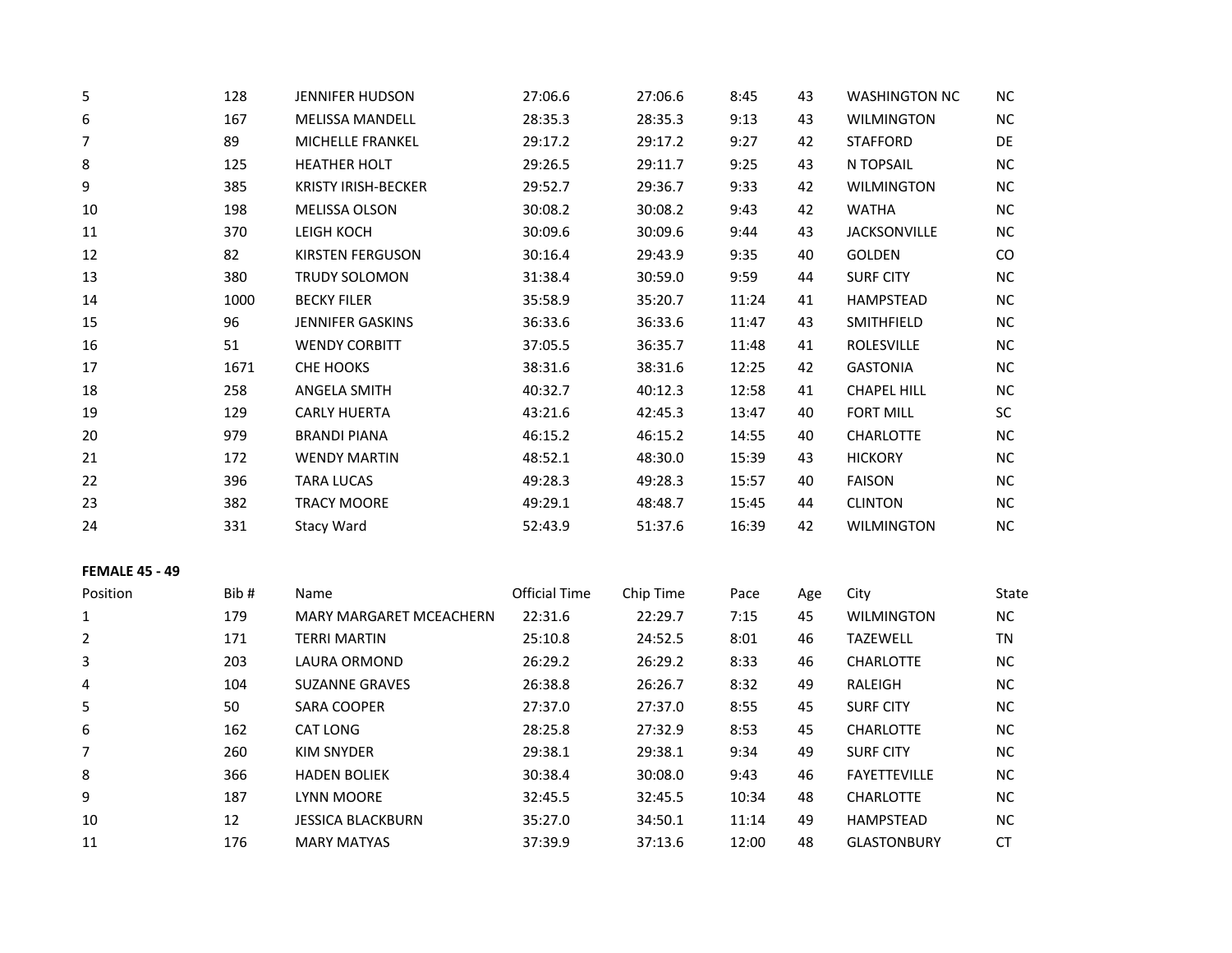| 12                    | 59             | TRUDI D'AMBROSIO           | 38:47.9              | 38:21.1   | 12:22 | 46  | <b>CARY</b>         | $NC$          |                 |
|-----------------------|----------------|----------------------------|----------------------|-----------|-------|-----|---------------------|---------------|-----------------|
| 13                    | 354            | <b>STACEY SIEMON</b>       | 40:08.3              | 39:18.2   | 12:41 | 49  | SPICEWOOD           | TX            |                 |
| 14                    | 105            | <b>DENISE GREEN</b>        | 42:02.0              | 42:02.0   | 13:34 | 48  | <b>JACKSONVILLE</b> | $\sf NC$      |                 |
| 15                    | 194            | <b>JENNIFER NOWAKOWSKI</b> | 42:34.6              | 41:53.0   | 13:31 | 45  | LAKEWOOD            | OH            |                 |
| 16                    | 399            | <b>LINDA TENNANT</b>       | 46:19.3              | 45:33.9   | 14:42 | 45  | <b>CASTLE HAYNE</b> | $NC$          |                 |
| 17                    | 347            | <b>GREG SHEPPARD</b>       | 47:03.0              | 46:13.0   | 14:55 | 49  | <b>GREENSBORO</b>   | $NC$          |                 |
| <b>FEMALE 50 - 54</b> |                |                            |                      |           |       |     |                     |               |                 |
| Position              | Bib#           | Name                       | <b>Official Time</b> | Chip Time | Pace  | Age | City                | State         |                 |
| 1                     | 126            | <b>DAWN HORNE</b>          | 30:56.5              | 30:56.5   | 9:59  | 54  | <b>STEDMAN</b>      | ${\sf NC}$    |                 |
| $\overline{2}$        | 37             | <b>ELIZABETH BUTRIM</b>    | 33:52.3              | 33:52.3   | 10:55 | 50  | <b>BURGAW</b>       | NC            |                 |
| 3                     | 191            | <b>BARBARA MORROW</b>      | 34:07.1              | 34:07.1   | 11:00 | 54  | <b>SURF CITY</b>    | $NC$          |                 |
| 4                     | 307            | <b>JILL YOW</b>            | 35:35.7              | 35:35.7   | 11:29 | 53  | <b>HAMPSTEAD</b>    | $NC$          |                 |
| 5                     | 219            | <b>ANNETTE PEROT</b>       | 36:25.4              | 35:58.5   | 11:36 | 50  | <b>DURHAM</b>       | $NC$          |                 |
| 6                     | 620            | MARY WOOD                  | 36:52.8              | 36:52.8   | 11:54 | 50  | CARY                | $NC$          |                 |
| 7                     | 305            | <b>HOLLY YANCEY</b>        | 39:35.0              | 39:14.0   | 12:39 | 51  | RALEIGH             | $NC$          |                 |
| 8                     | 295            | CAROLYN WILLIAMS           | 41:27.1              | 41:27.1   | 13:22 | 51  | <b>OAKTON</b>       | VA            |                 |
| 9                     | 273            | RHONDA TAYLOR              | 41:42.1              | 40:56.7   | 13:12 | 50  | <b>GOLDSBORO</b>    | $NC$          |                 |
| 10                    | 623            | <b>JANINE STIDLEY</b>      | 44:11.2              | 43:34.0   | 14:03 | 54  | <b>ENTERPRISE</b>   | $\mathsf{AL}$ |                 |
| 11                    | 33             | <b>JULIE BULL</b>          | 51:59.5              | 50:16.4   | 16:13 | 53  | <b>JACKSONVILLE</b> | $\sf NC$      |                 |
| 12                    | $\overline{2}$ | <b>KAY BALLANCE</b>        | 55:43.5              | 55:43.5   | 17:58 | 54  | PIKEVILLE           | ${\sf NC}$    |                 |
| <b>FEMALE 55 - 59</b> |                |                            |                      |           |       |     |                     |               |                 |
| Position              | Bib#           | Name                       | <b>Official Time</b> | Chip Time | Pace  | Age | City                | State         |                 |
| $\mathbf{1}$          | 265            | <b>TINA STANCILL</b>       | 28:20.7              | 28:12.0   | 9:06  | 56  | <b>WILMINGTON</b>   | $\sf NC$      |                 |
| $\overline{2}$        | 26             | <b>SHARON BRIGHAM</b>      | 31:47.1              | 31:13.0   | 10:04 | 57  | LENOX               | MA            |                 |
| 3                     | 992            | <b>KATHY CURTIS</b>        | 32:15.1              | 31:59.6   | 10:19 | 57  | GARNER              | $NC$          |                 |
| 4                     | 114            | <b>SHERRY HAMILTON</b>     | 32:53.7              | 32:30.0   | 10:29 | 57  | <b>SURF CITY</b>    | $\sf NC$      | <b>MILITARY</b> |
| 5                     | 251            | <b>JULIA SHERRON</b>       | 33:44.5              | 33:00.4   | 10:39 | 59  |                     |               |                 |
| 6                     | 349            | <b>JOY MORGAN</b>          | 36:33.1              | 35:40.3   | 11:30 | 55  | GREENSBORO          | $NC$          |                 |
| $\overline{7}$        | 1882           | MELISSA SAUNDERS           | 36:50.4              | 36:31.4   | 11:47 | 56  | <b>NEWPORT NEWS</b> | VA            |                 |
| 8                     | 86             | <b>COLLEEN FERLAND</b>     | 37:47.7              | 37:16.4   | 12:01 | 55  | CARY                | ${\sf NC}$    |                 |
| 9                     | 80             | <b>DIANE FERGUSON</b>      | 39:57.4              | 38:22.3   | 12:23 | 58  | <b>WILMINGTON</b>   | ${\sf NC}$    |                 |
| 10                    | 144            | <b>DEBBIE KURTH</b>        | 41:37.8              | 41:37.8   | 13:25 | 56  | <b>BALLWIN</b>      | MO            |                 |
|                       |                |                            |                      |           |       |     |                     |               |                 |